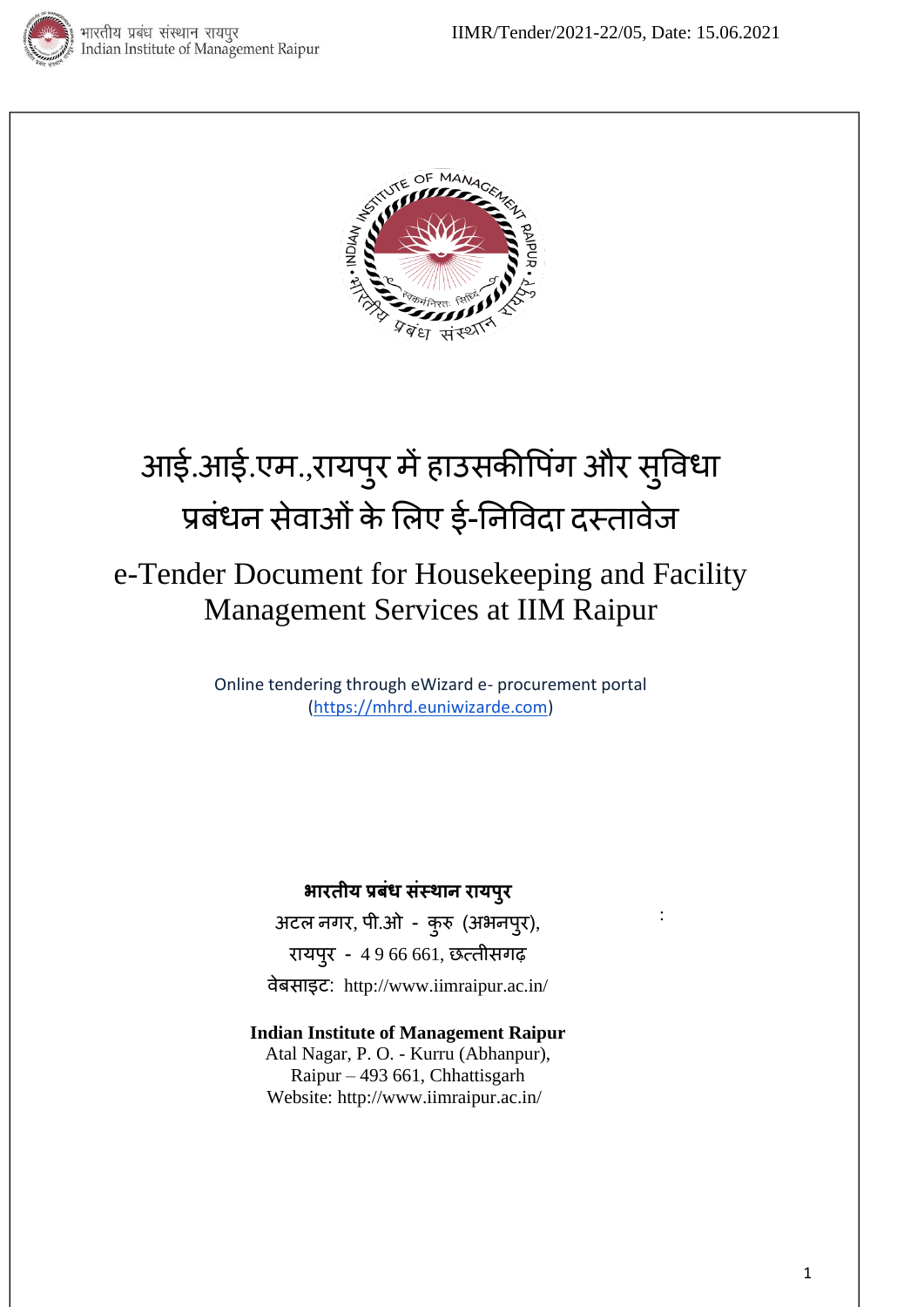



# Contents

| $S$ No         | <b>Item</b>                                                                                                                                             | Page No   |
|----------------|---------------------------------------------------------------------------------------------------------------------------------------------------------|-----------|
| 1              | Notice Inviting Tender                                                                                                                                  | $03-04$   |
|                | Part-I : Technical Bid (Annex-I to VII)<br><b>Annex-I:</b> Scope of Work including terms & conditions<br>(Housekeeping and Facility Management Service) | $05-13$   |
| $\overline{2}$ | <b>Annex-II:</b> General Terms and Conditions of Contract                                                                                               | 14-20     |
|                | <b>Annex-III:</b> Eligibility Criteria                                                                                                                  | $21 - 24$ |
|                | <b>Annex-IV:</b> Undertaking                                                                                                                            | $25 - 25$ |
|                | <b>Annex-V: Bidder/ Agency Details</b>                                                                                                                  | $26 - 27$ |
|                | <b>Annex-V:</b> Instructions for Online Bid Submission                                                                                                  | 28-28     |
|                | <b>Annex-VI: Tender Acceptance Letter</b>                                                                                                               | 29-29     |
| 3              | <b>Part-II: Financial Bid</b>                                                                                                                           | $30 - 31$ |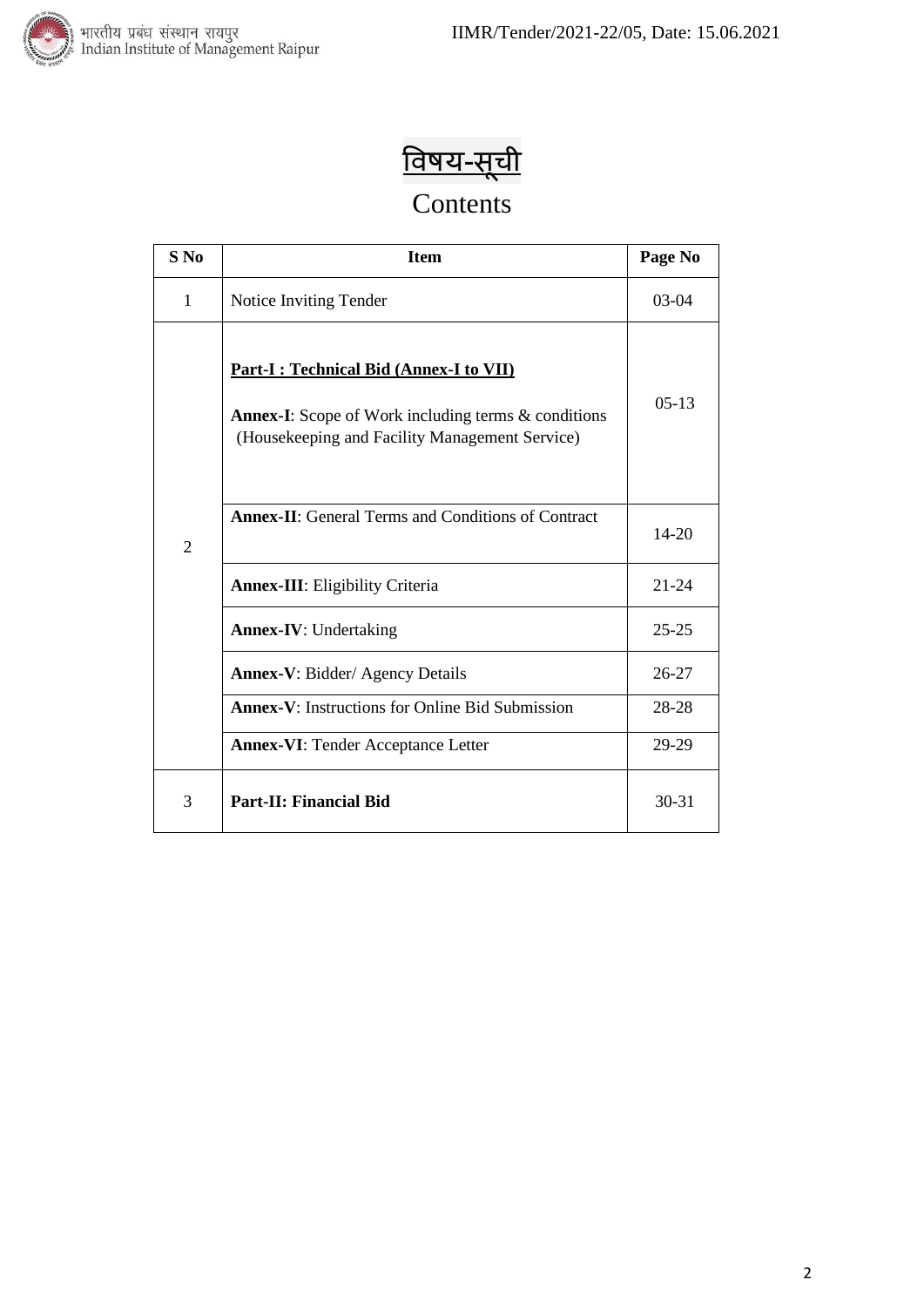



आई आई एम<sub>,</sub> रायपुर में हाउसकीपिंग और सुविधा प्रबंधन सेवाएं प्रदान करने के लिए दो बिड सिस्टम टेक्निकल त्रबड (पाटट- 1) और फाइनेंलियि त्रबड (पाटट-2) के तहत प्रनतक्ठित और अनुभिी एजेंलसयों से आई आई एम **,**  रायपुर ई-टेंडर (ई-विज़ार्ड पोर्टल के माध्यम से ऑनलाइन टेंडर) आमंत्रित करता है।

IIM Raipur invites e-tender (online tender through eWizard Portal) from reputed and experienced agencies under two bid system Technical Bid (Part-I) & Financial Bid (Part-II) for providing Housekeeping and Facility Management Services at IIM Raipur.

अनुसूची और निविदा के अन्य विवरण निम्नानुसार हैं:

The schedule and other details of Tender are as under:

| <b>Tender Name</b>                  | Providing Housekeeping and Facility Management<br>Services at IIM Raipur                                                                                                                                                                                                                                                                                                         |
|-------------------------------------|----------------------------------------------------------------------------------------------------------------------------------------------------------------------------------------------------------------------------------------------------------------------------------------------------------------------------------------------------------------------------------|
| Tender No.                          | IIMR/Tender/2021-22/05 dated 15.06.2021                                                                                                                                                                                                                                                                                                                                          |
| <b>Estimated Cost</b>               | <b>NA</b>                                                                                                                                                                                                                                                                                                                                                                        |
| Period of Contract                  | Period of contract will be initially for 02 Years which<br>may be extended further two years on one year<br>extension + one year extension basis i.e $(2 \text{ yr.} + 1 \text{ yr})$<br>ext.+1 yr ext.) subject to performance of the service<br>provider.                                                                                                                      |
| <b>Published Date</b>               | 15.06.2021                                                                                                                                                                                                                                                                                                                                                                       |
| Bid Document download start date    | 15.06.2021                                                                                                                                                                                                                                                                                                                                                                       |
| Bid Document download end date      | 09.07.2021 at 03:30 pm                                                                                                                                                                                                                                                                                                                                                           |
| Last date & time for receipt of Bid | 09.07.2021 till 03:30 pm                                                                                                                                                                                                                                                                                                                                                         |
| Date of Opening of Technical Bid    | 09.07.2021, after 03:35 pm                                                                                                                                                                                                                                                                                                                                                       |
| Date of Opening of Financial Bid    | To be intimated later from system generated message<br>through e-Wizard portal                                                                                                                                                                                                                                                                                                   |
| Tender Fee (Non-refundable)         | Rs.1,500 plus 18 % GST /- (Rupees One Thousand Five<br>Hundred Only plus GST) = Rs.1770.00                                                                                                                                                                                                                                                                                       |
| <b>EMD</b> (Earnest Money Deposit)  | Rs.2,50,000/- (Rupees Two Lakh Fifty Thousand Only)                                                                                                                                                                                                                                                                                                                              |
| Location of the service             | IIM Raipur, Atal Nagar, P. O. - Kurru<br>(Abhanpur), Raipur - 493 661, Chhattisgarh                                                                                                                                                                                                                                                                                              |
| Commencement of service             | Within 20 days from date of LOA                                                                                                                                                                                                                                                                                                                                                  |
| <b>Contact Person</b>               | Mr.Ashwani Bhardwaj, 9179858388<br>Store & Purchase Officer (Sr.Grade)                                                                                                                                                                                                                                                                                                           |
| Pre bid queries                     | Bidders are requested to send their pre-bid queries on<br>or before 23.06.2021 through email in<br>abhardwaj@iimraipur.ac.in and<br>$\frac{caoof \text{fice@iimraipur.ac.in}}{caoof \text{fice@iimraipur.ac.in}}$ and mention the subject<br>name pre-bid query & tender no. IIMR/Tender/2021-<br>22/05 dated .06.2021<br>After due date no queries will be entertained further. |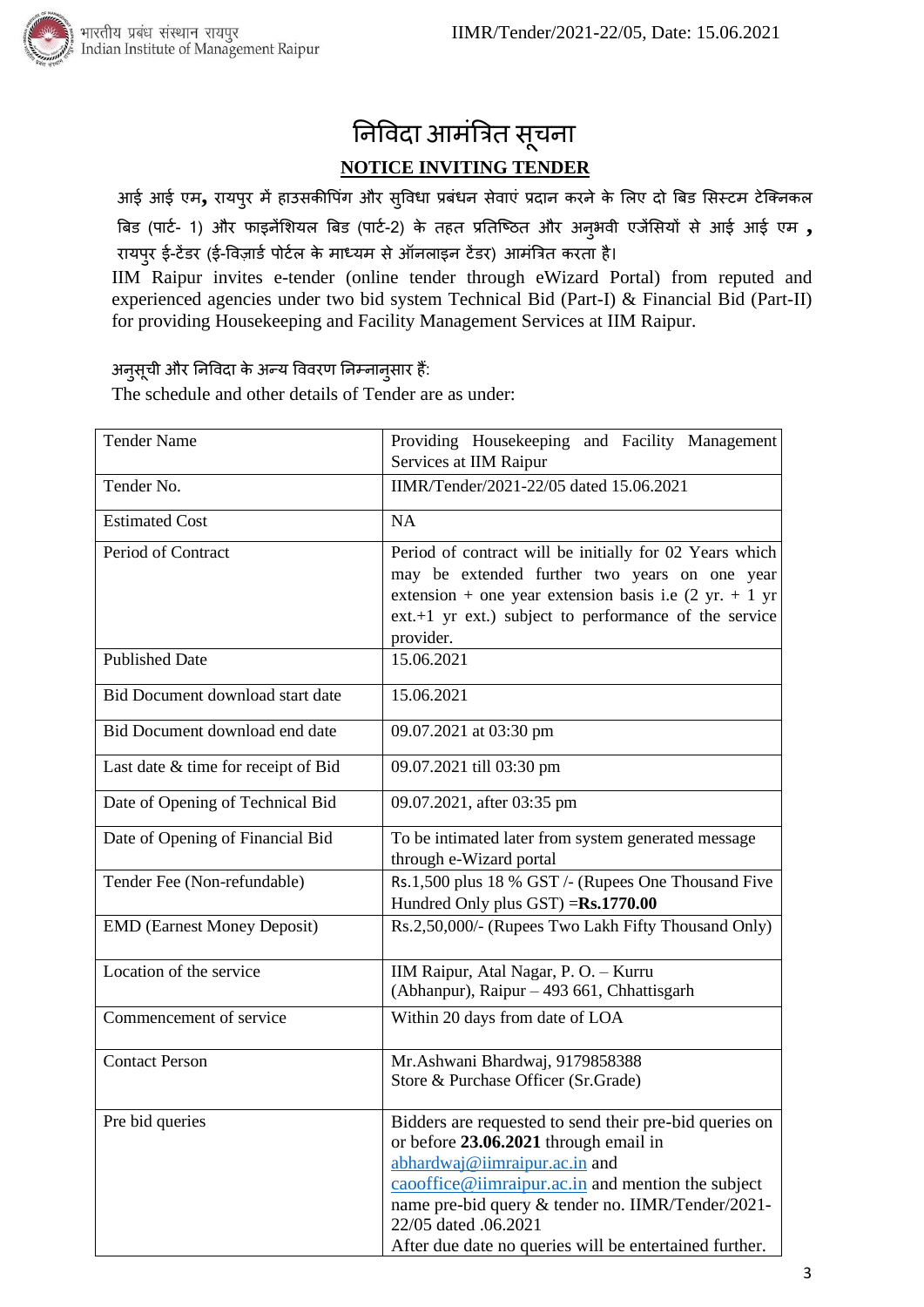

| Replies to the queries will be made and to be<br>uploaded in Tender Section of IIM Raipur website<br>on or before $28.06.2021$ . |  |
|----------------------------------------------------------------------------------------------------------------------------------|--|
|----------------------------------------------------------------------------------------------------------------------------------|--|

This tender document containing eligibility criteria, scope of work, terms and conditions, specification and other documents, can be seen/downloaded at/from the eWizard eprocurement portal (https://mhrd.euniwizarde.com) or e-Publishing website of CPP Portal or Indian Institute of Management Raipur website[:www.iimraipur.ac.in](http://www.iimraipur.ac.in/)[.](http://www.iimu.ac.in/)

This tender is required to be uploaded on the website eWizard e- procurement portal (https://mhrd.euniwizarde.com)and no where else as it will be opened online at this site only.

The contract will be valid initially for two years, which may be extended subject to satisfactory performance at the sole discretion of IIMR on an annual basis for a further period of up to two years on same rate and terms & conditions. However, minimum wage of housekeeping employee will be revised as per notification of ministry of labor and employment, Govt. of India under minimum wage act.The tenderer shall deposit Earnest Money of Rs.2,50,000/- (Rupees Two Lakh Fifty Thousand Only) through **Demand Draft drawn** in favour of "**Indian Institute of Management Raipur**" payable at Raipur through a scheduled bank only.No other mode of submission of EMD will be acceptable.

The tenderer shall sign and stamp each page of this tender document as taken of having read, understood and comply with tender, the terms and conditions contained herein.

#### **Manual bid/tender will not be accepted under any circumstances. Incomplete bid/documents shall be rejected without giving any reason.**

#### **Special Note for Site Visit**

Bidders in their own interest at their cost are advised to visit, inspect and examine the site / campus and its surroundings and satisfy themselves including prevailing rules, regulations/ directions of the local authorities/ State Government, that may be necessary for preparing the bid and execution of the contract, before submitting their Bids in respect of the Site Conditions including access to the site, availability of land, water, power and other facilities, Source and extent of availability of suitable materials including water etc. and labour, including but not restricted to any other conditions which may influence or affect the work or cost thereof under the contract. No extra charges consequent upon lack of any information/ knowledge and understanding shall be entertained or payable by the Institute.

The bidders should note that information, if any, with regard to the site and local conditions, as contained in this Bid document has been given merely to assist the bidders and is not warranted complete in all respects. The bidder should ascertain all other information pertaining to and needed for the work including information regarding the risks, contingencies and other circumstances which may influence or affect the work or the cost thereof under this contract.

 All the temporary services/arrangements shall be made by Contractor at no extra cost to Institute.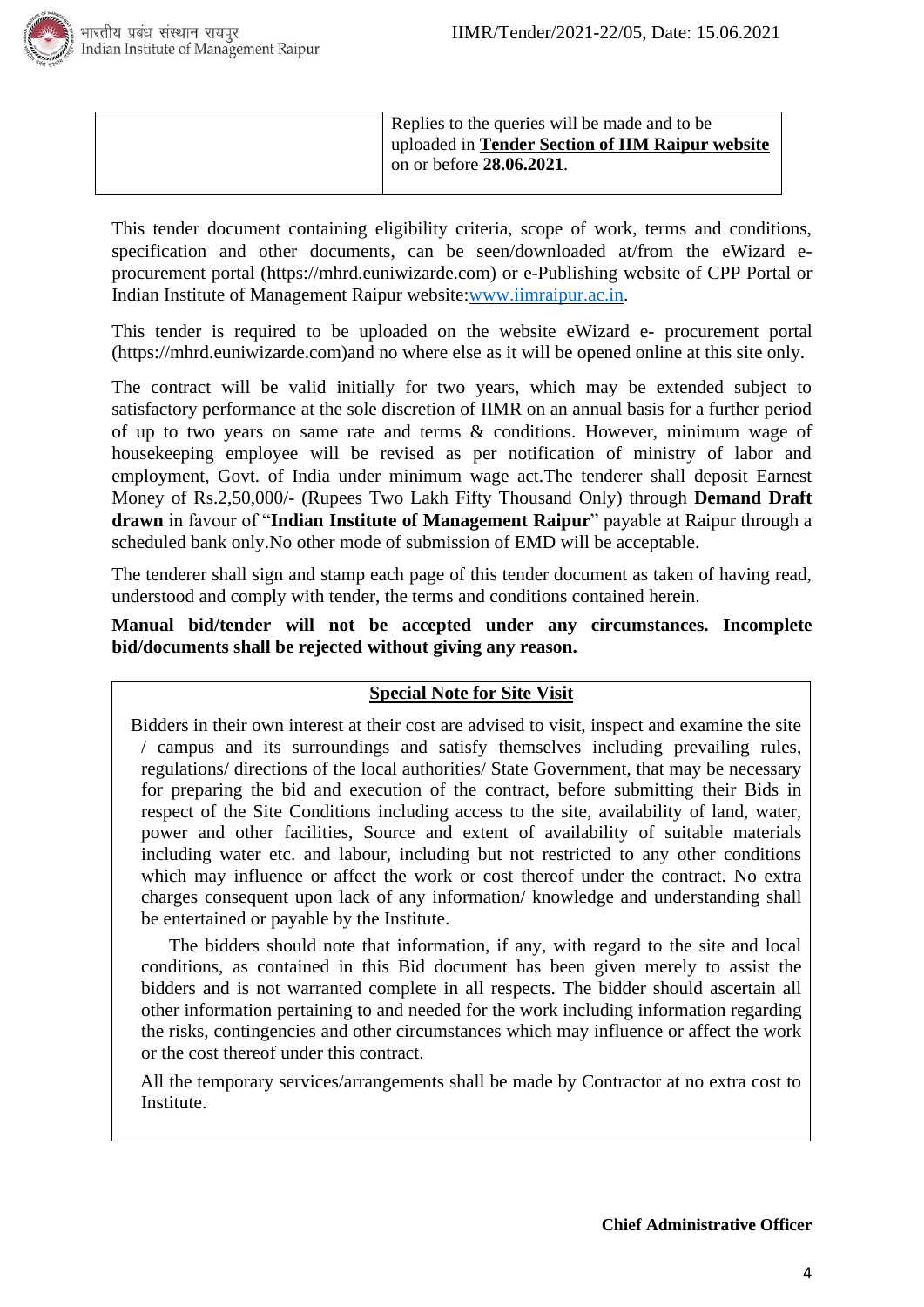

# भाग -1: तकनीकीबोिी **PART-I: TECHNICAL BID**

*Annexure – I*

# HOUSEKEEPING SERVICES हाउसकीपिंग सेवाएं

### **1. Scope of Work** काम की गुिंजाइि

The agency shall provide Housekeeping Services for the maintenance and upkeep of the IIMR premises as per the details given below:

| S No. | <b>Scope of Work</b>                                      | Area in Sq<br><b>Mtrs</b> | <b>Frequency of Service</b>                                                                                                                                                                                                                                                                                | Machinery,<br>Consumables,<br><b>Tools &amp; Tackles</b>                                                                                                                   |
|-------|-----------------------------------------------------------|---------------------------|------------------------------------------------------------------------------------------------------------------------------------------------------------------------------------------------------------------------------------------------------------------------------------------------------------|----------------------------------------------------------------------------------------------------------------------------------------------------------------------------|
| 1.    | <b>ADMIN &amp; FACULTY BLOCK</b><br>(No of Floors $G+4$ ) | 6900                      | Offices/Rooms to be<br>cleaned once in a day.<br>Wash rooms to be<br>cleaned twice in a day.<br>Corridor and passages to<br>be cleaned twice in a day.<br>Terrace to be cleaned<br>once in a week. Overhead<br>tank to be cleaned once in<br>a month. Any other area<br>decided by IIMR<br>Administration. | Agency to make<br>arrangement for<br>manpower<br>(male/female as per<br>requirement)<br>Machinery and<br>consumables at their<br>cost (as per financial<br>bid) out of the |
| 2.    | <b>HOSTEL BLOCK (PGP)</b><br>(No of Floors $G+4$ )        | 15129                     | Rooms& wash roomsto<br>be cleaned once in a day,<br>Corridor to be cleaned<br>once in a day, Terrace to<br>be cleaned once in a<br>week. Overhead tank to<br>be cleaned once in a<br>month and other areas as<br>specified by IIMR<br>Administration.                                                      | recommended brands<br>given below.<br>Machinery necessarily<br>received for cleaning<br>of window glass of<br>buildings are to be<br>used by contractor.                   |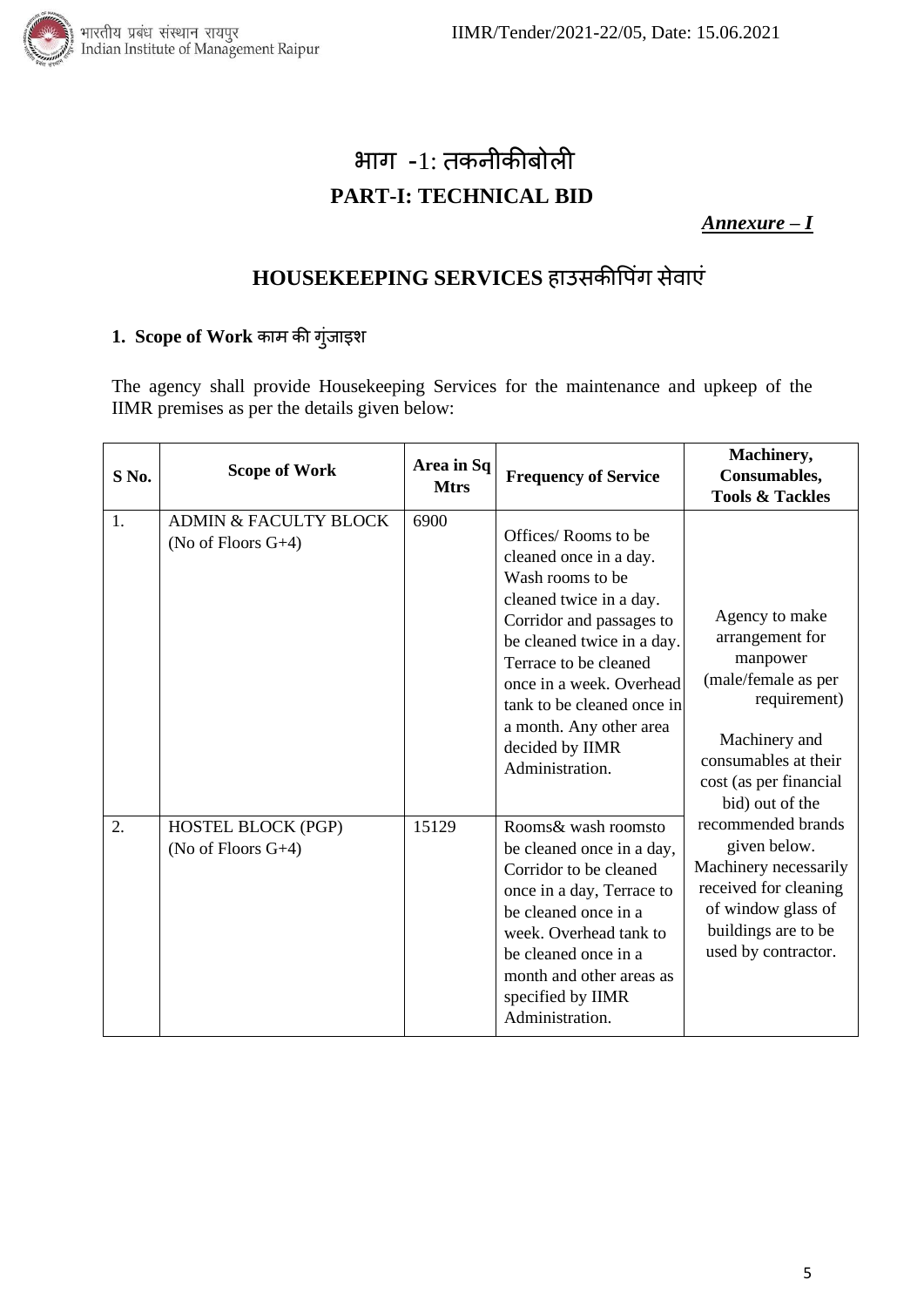

| 3. | <b>ACADEMIC BLOCK:</b><br>(No of Floors $G+3$ )                                            | 10149 | Class rooms to be cleaned<br>once in a day, Wash rooms to<br>be cleaned twice in a day,<br>Corridor to be cleaned twice<br>in a day, Terrace to be<br>cleaned once in a week.<br>overhead tank to be cleaned<br>once in a month and other<br>areas as specified by IIMR<br>Administration to be cleaned<br>once in a day.     |  |
|----|--------------------------------------------------------------------------------------------|-------|-------------------------------------------------------------------------------------------------------------------------------------------------------------------------------------------------------------------------------------------------------------------------------------------------------------------------------|--|
| 4. | <b>MDCBUILDING</b><br>(No of Floors $G+3$ )                                                | 7574  | Rooms to be cleaned once in<br>a day, Corridor/passages to be<br>cleaned once in a day, wash<br>rooms to be cleaned twice in<br>a day, Terrace to be cleaned<br>once in a week, Overhead<br>tank to be cleaned once in a<br>month and other areas as<br>specified by IIMR<br>Administration to be cleaned<br>once in a day.   |  |
| 5. | LIBRARY,<br><b>RESEARCH</b><br>$\&$<br><b>INCUBATION CENTRE</b><br>(No of Floors $B+G+3$ ) | 6994  | Offices to be cleaned once in<br>a day, Corridor /passages to<br>be cleaned once in a day,<br>wash rooms to be cleaned<br>twice in a day, Terrace to be<br>cleaned once in a week,<br>overhead tank to be cleaned<br>once in a month and other<br>areas as specified by IIMR<br>Administration to be cleaned<br>once in a day |  |
| 7. | <b>DINING HALL</b><br>(No of Floors $B+G$ )                                                | 4118  | Dining Hall to be cleaned<br>once in a day. Passages to be<br>cleaned once in a day, Wash<br>rooms to be cleaned twice in<br>a day. Terrace to be cleaned<br>once in a week, overhead tank<br>to be cleaned once in a month<br>and other areas as specified<br>by IIMR Administration to be<br>cleaned once in a day.         |  |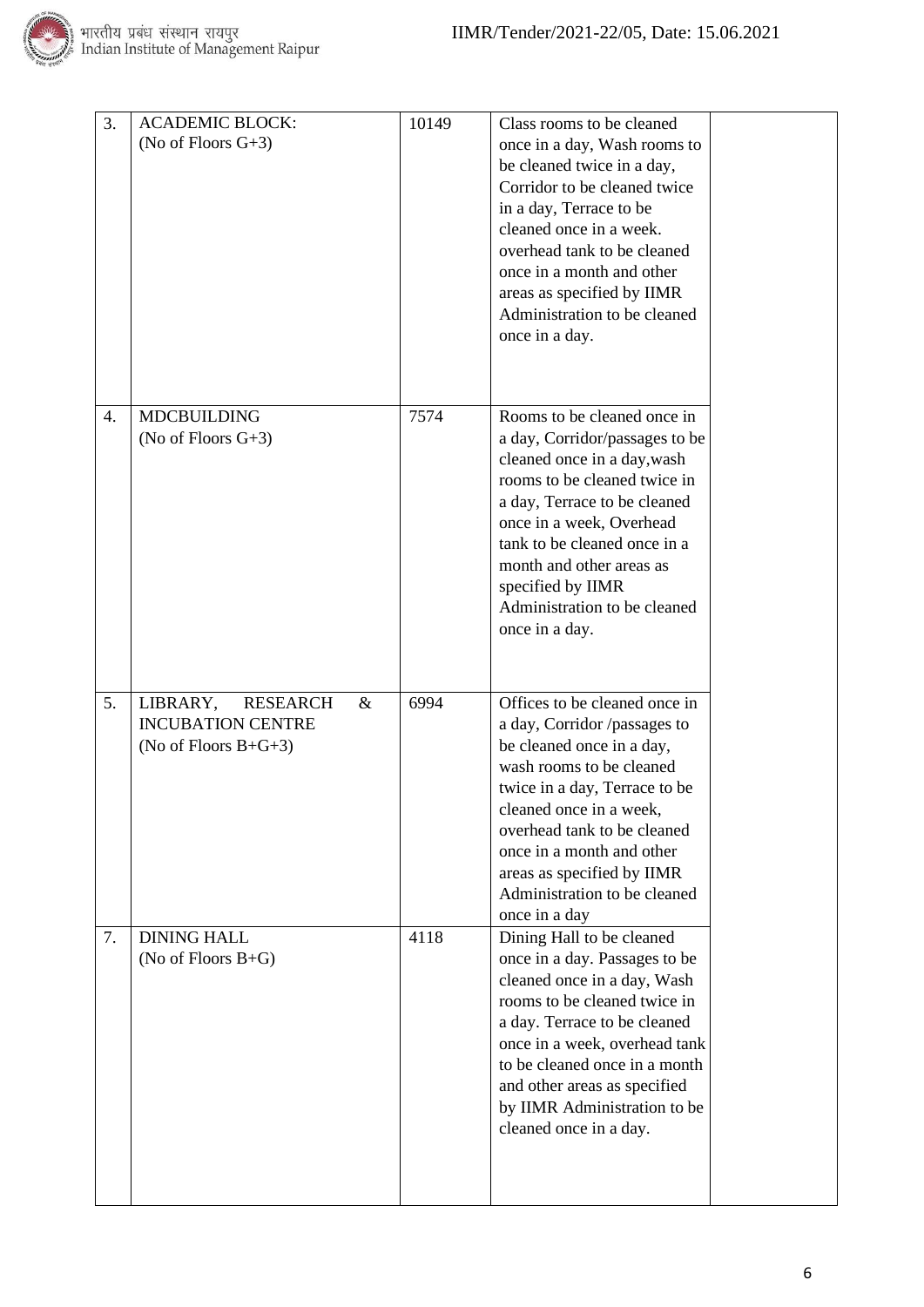

| 8.  | <b>DIRECTOR HOUSE</b><br>(No of Floors $G+1$ )                                                          | 457  | Houseto be cleaned once in a<br>day including<br>Corridor/passage, parkingetc.<br>Terrace to be cleaned once in<br>a day, overhead tank to be<br>cleaned once in a month and<br>other areas as specified by<br>concerned authority which to<br>be cleaned once in a day.   |  |
|-----|---------------------------------------------------------------------------------------------------------|------|----------------------------------------------------------------------------------------------------------------------------------------------------------------------------------------------------------------------------------------------------------------------------|--|
| 9   | FACULTY-HOUSING<br>(No of Floors G+4 each housing)                                                      | 400  | Corridor/passages/Staircase<br>to be cleaned once in a day<br>including parking/lift. Terrace<br>to be cleaned once in a week,<br>overhead tank to be cleaned<br>once in a month and other<br>areas as specified by IIMR<br>Administration to be cleaned<br>once in a day. |  |
| 10. | STAFF-HOUSING<br>$(1)$ TOWER)<br>(No of Floors $G+3$ )                                                  | 30   | Corridor/passages/Staircaseto<br>be cleaned once in a day and<br>terrace to be cleaned once in a<br>week, overhead tank to be<br>cleaned once in a month and<br>other areas as specified by<br><b>IIMR</b> Administration to be<br>cleaned once in a day.                  |  |
| 11. | <b>FACILITIES</b><br>(Shopping-Complex, Facility<br>Centre)<br>(No of Floors $G+1$ )                    | 30   | Corridor/passages/Staircase<br>to be cleaned once in a day<br>including parking. overhead<br>tank to be cleaned once in a<br>month or as per directives of<br><b>IIMR</b>                                                                                                  |  |
| 12. | <b>SUBSTATION</b><br><b>AND</b><br><b>SEWAGE</b><br><b>TREATMENT</b><br><b>PLANT</b><br>(No of Floor G) | 2151 | To be cleaned once in a week<br>or as per directives of IIMR                                                                                                                                                                                                               |  |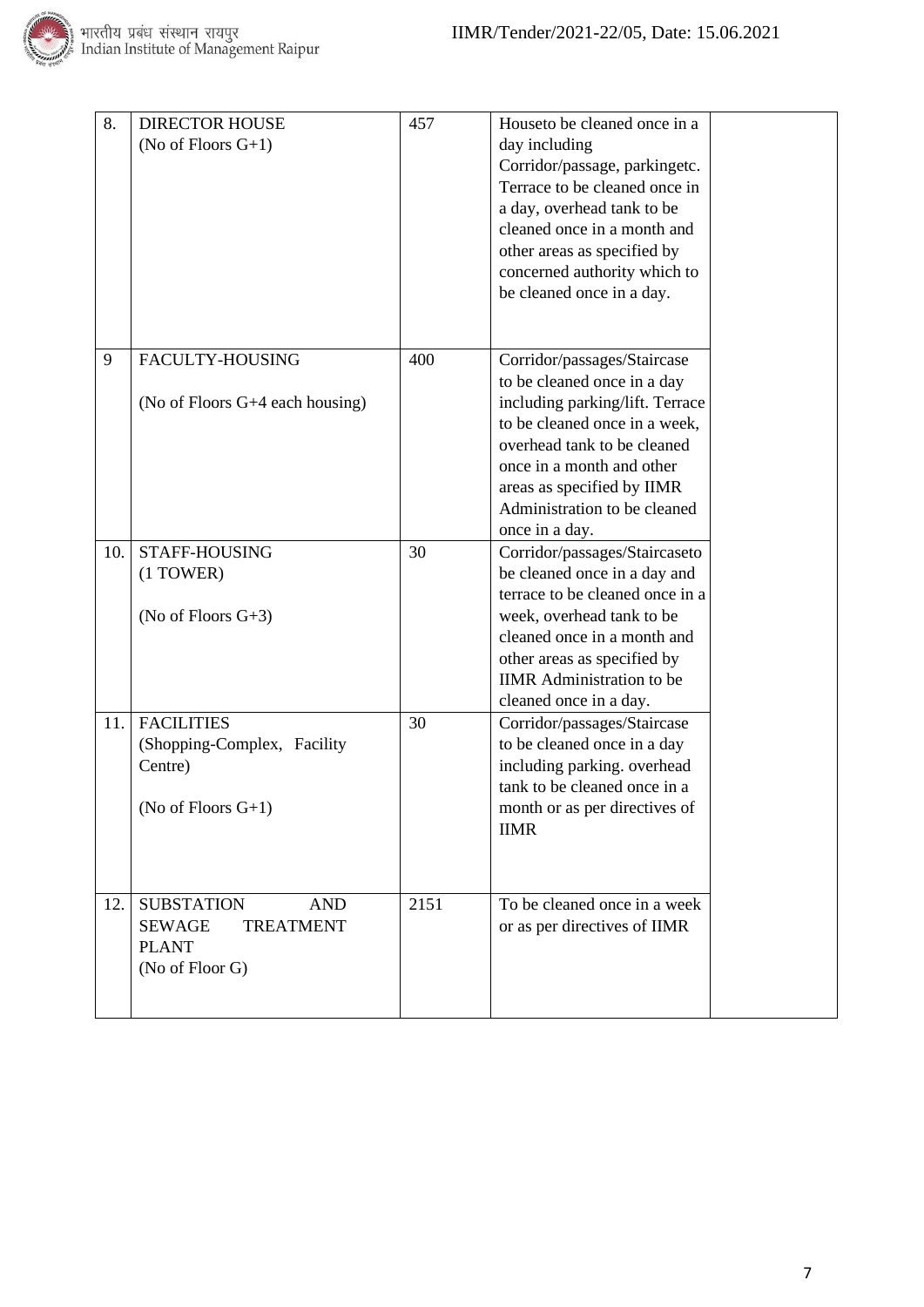

| 13 | <b>OTHER AREAS:</b>                                                                                                   | 3638 | To be cleaned once in a day  |  |
|----|-----------------------------------------------------------------------------------------------------------------------|------|------------------------------|--|
|    |                                                                                                                       |      | or as per directives of IIMR |  |
|    | General:                                                                                                              |      |                              |  |
|    | Road/Pedestrian Path<br>a)                                                                                            |      |                              |  |
|    | Courtyards<br>b)                                                                                                      |      |                              |  |
|    | All Open areas, pavements,<br>c)<br>Cemented/Stone lined areas,                                                       |      |                              |  |
|    | grass top areas etc.                                                                                                  |      |                              |  |
|    | d) All areas surrounding the<br>boundary wall of the campus,<br>clearing of all rain passages in<br>the boundary wall |      |                              |  |
|    | Gate1, Gate-2.<br>e)                                                                                                  |      |                              |  |
|    | Water Storage Tank<br>f)                                                                                              |      |                              |  |
|    | Chiller room<br>g)                                                                                                    |      |                              |  |
|    | DG Set room<br>h)                                                                                                     |      |                              |  |
|    | Play grounds<br>$\mathbf{i}$                                                                                          |      |                              |  |
|    | Any other areas in the<br>$\mathbf{i}$                                                                                |      |                              |  |
|    | Campus not covered above                                                                                              |      |                              |  |
|    |                                                                                                                       |      |                              |  |
|    |                                                                                                                       |      |                              |  |
|    |                                                                                                                       |      |                              |  |
|    | Total Lum sum area for providing housekeeping & facility management services=57570 sq.mtr                             |      |                              |  |
|    | $(+ or - 500 sq. mtr)$                                                                                                |      |                              |  |
|    | (Area may be increased or decreased or may be removed from any category. Accordingly, quantity                        |      |                              |  |
|    | and rate may be revised on pro rata basis)                                                                            |      |                              |  |

#### **2. Terms & Conditionsननयमऔरशतें:**

#### **2.1 Cleanliness (All areas)सफाई (सभीक्षेत्रों):**

- 2.1.1 Cleaning shall be done with **approved material** brought by the agency from the list as given below. The complete operation may be done manually where ever feasible and mainly using mechanized equipment's like vacuum cleaners, scrubbing machine and carpet shampooing machine etc. In case there is a violation in getting of approved type of cleaning material/method of cleaning then IIMR reserves the right of cancelling the tender in part or complete/levying of penalty.
- 2.1.2 The agency shall arrange all electrical, mechanical and other machinery along with tools and tackles for cleaning, sweeping, wiping, scrubbing, polishing and washing in and around the area.
- 2.1.3 The agency shall also provide workers with required number of neat clean uniform, gumboots, rubber hand gloves, helmets, brushes, gunny bags and tools and tackles for protection, sanitation and general cleaning.
- 2.1.4 The agency shall ensure hygiene and safety aspect of the service and conduct training for all the deputed staff at regular intervals.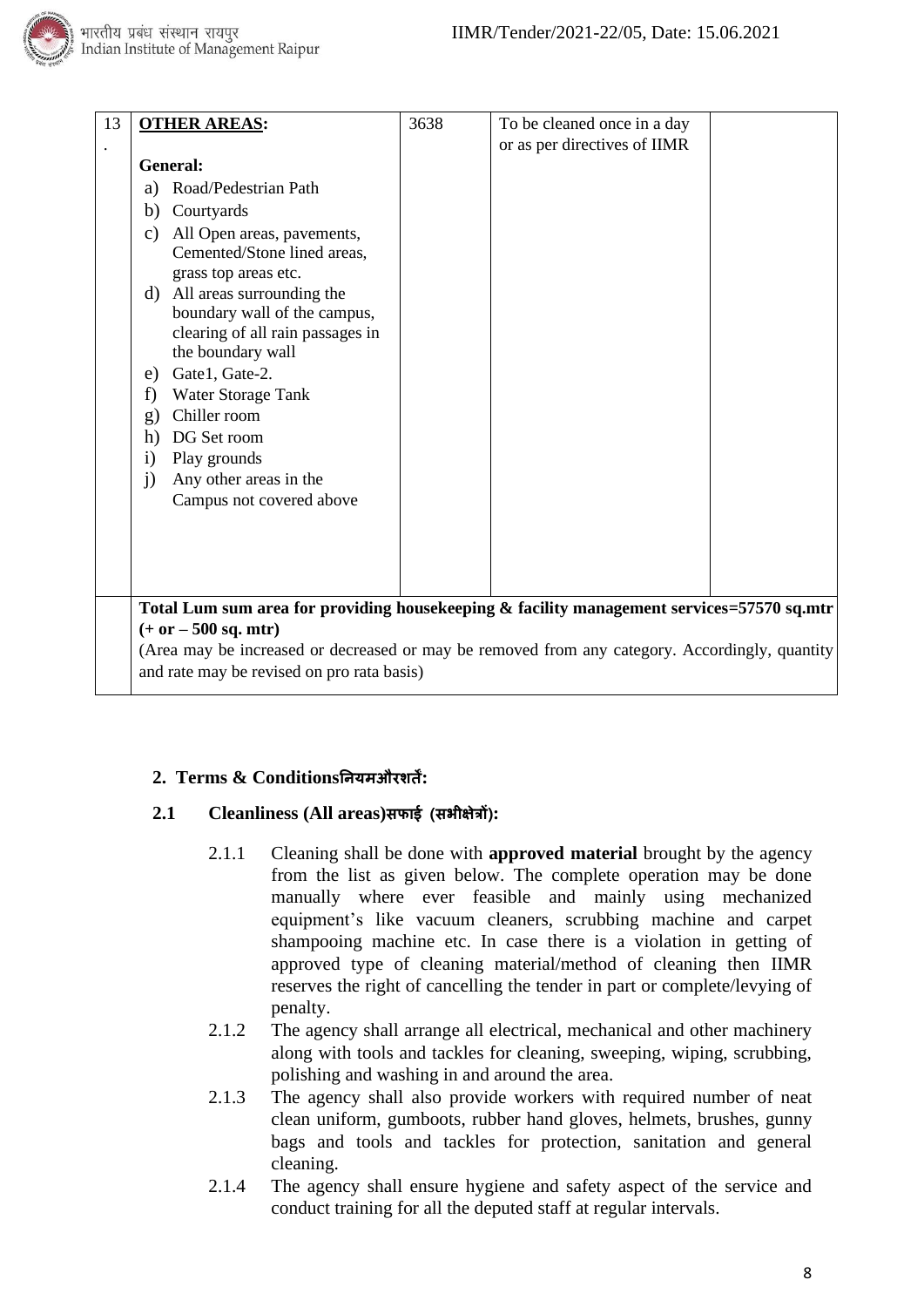

- 2.1.5 The agency shall ensure cleaning work on regular basis including dry sweeping of floor, wet floor cleaning and dusting of wall, doors, glass and windows from inside and outside, ceiling, staircase, dusting of blinds, cleaning of tables, chairs, cupboards, removing cobweb in building, covering floor, ceiling, side balconies, corridors, stair cases, terrace, etc. to ensure dust free and clean environment in the entire occupied campus.
- 2.1.6 The agency shall ensure that the floors and carpet area are cleaned and polished with **approved cleaning/polishing material** on a regular basis or as and when required. In no case acid will be used for cleaning purposes in any area where its use is prohibited.
- 2.1.7 Furniture, fixtures, exhaust fans, ceiling fans, air conditioning louvers, etc. to be cleaned regularly without causing any damage to their exteriors, polish, finish, paint etc. so that they always appear new, clean and dust free.
- 2.1.8 The agency shall arrange to clean all areas covered by furniture and other items by removing the same at least once in a week (preferably on Sundays) to avoid accumulation of dust.
- 2.1.9 The agency shall ensure sweeping of the open area to provide dust free, neat and clean atmosphere to users.
- 2.1.10 Any other areas inside the campus as decided by IIMR Administration.
- 2.1.11 Any damage and/or loss caused to any equipment/fittings, etc. either by the agency himself or by any of his employees shall be repaired/replaced by the agency or compensated by the agency at his own cost immediately without any burden on IIMR.

| Sl.No          | <b>Items</b>                | <b>Brands</b>                                          | Min. qty<br>(Monthly) |
|----------------|-----------------------------|--------------------------------------------------------|-----------------------|
| 1              | Phenyl                      | Shine, Idea Express                                    | 170 Ltr.              |
| $\overline{2}$ | Harpic                      | Harpic                                                 | 70 Ltr.               |
| 3              | <b>Washing Powder</b>       | <b>Surf Excel</b>                                      | 25 Kg.                |
| $\overline{4}$ | Scotch Bright               | Scotch                                                 | 26 Pkt.               |
| 5              | W C Brush                   | Nayasa, Signoraware and Cello<br>Classic               | 26 Nos.               |
| 6              | Soft Broom                  | Gala, Scotch Brite                                     | 58 Nos.               |
| 7              | Dust Control Mop            | Taski, Unger, Roots, Cam, Gala,<br><b>Scotch Brite</b> | $21$ Nos.             |
| 8              | Mop                         | Taski, Unger, Roots, Cam, Gala,<br>Scotch Brite        | 37 Nos.               |
| 9              | Green Scrub Pad (1pkt=4Pic) | Scotch                                                 | 22 Pkt.               |
| 10             | Dustpan                     | Gala or eequivalent                                    | 42 Nos.               |
| 11             | R1 & R 2                    | Taski, Johnson Diversey                                | 35 Ltr.               |
| 12             | Micro Duster                | Gala                                                   | 84 Nos.               |
| 13             | HIT (250 ml)                | Hit                                                    | 12 Bottle.            |
| 14             | COLIN (01 Ltr)              | Colin                                                  | 36 Nos.               |
| 15             | Hand Wash(750 ml)           | Dettol, Lifeboy                                        | 18 Pkt.               |
| 16             | Soup (50 gram)              | Dettol, Lifeboy                                        | 35 Nos.               |

#### **2.2 List of approved brands for material** सामग्री केलिए अनुमोलित ब्ाांडों की सूची**: -**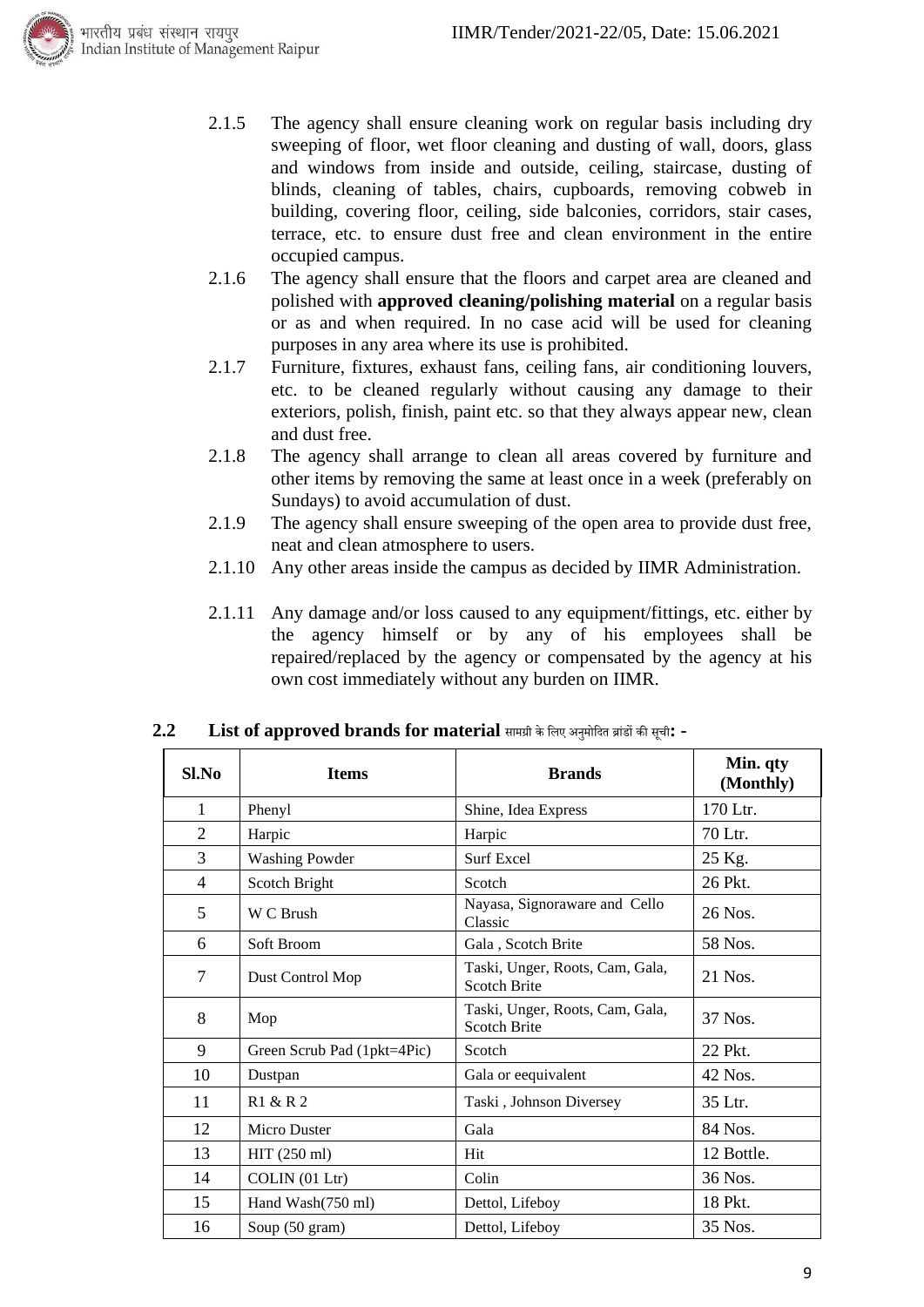

| 17 | Odonil (1Pkt=5 Nos)                   | Odonil                                                                              | 16 Pkt.    |
|----|---------------------------------------|-------------------------------------------------------------------------------------|------------|
| 18 | Room Freshener (250 ml)               | Odonil                                                                              | 14 Bottle. |
| 19 | Cobweb broom                          | Gala or equivalent                                                                  | 15 Nos.    |
| 20 | Toilet Roll (01 Pkt=06 roll)          | Scoot, So Soft                                                                      | 17 Pkt.    |
| 21 | Garbage Cover (eco-<br>friendly)      | Plasto                                                                              | 45 Kg.     |
| 22 | <b>LIZOL</b>                          | Lizol                                                                               | 15 Ltr.    |
| 23 | <b>Bleaching Powder</b>               | Any Brand                                                                           | 03 Kg.     |
| 25 | <b>HARD BROOM</b>                     | Scotch                                                                              | 20 Nos.    |
| 26 | <b>LAXMAN REKHA</b>                   | Any Brand                                                                           | 12 Nos.    |
| 27 | Naphthalin ball                       | Feel Fresh, titiz                                                                   | 03kg.      |
| 28 | Napkin Paper (01 Pkt=100<br>layer)    | So Soft, Liora                                                                      | 15 Pkt.    |
| 29 | Urinal Screen $(1 \text{ pkt=2 Nos})$ | Any Brand                                                                           | 25 Pkt.    |
| 30 | Pril Liquid (500 ml)                  | Pril Liquid                                                                         | 05 Pkt.    |
|    |                                       | Note: Higher or similar brands may be accepted. This will be sole discretion of HMR |            |

similar brands may be accepted. This will be sole discretion of IIMR administration

| 2.3 |  | List of approved brands of machinery: मशीनरी के अनुमोदित ब्रांडों की सूची: |  |
|-----|--|----------------------------------------------------------------------------|--|
|-----|--|----------------------------------------------------------------------------|--|

| S No | <b>Machines</b>                                                                                        | <b>Brands</b>                  | Min.Qty  |
|------|--------------------------------------------------------------------------------------------------------|--------------------------------|----------|
| 1.   | Single Disc Machine                                                                                    | Taski, Nilfisk, Roots, Echomac | 04 Nos   |
| 2.   | Wet & Dry Vacuum Cleaner                                                                               | Nilfisk, Roots, Echomac        | 04 Nos   |
| 3.   | Auto Scrubber with soak                                                                                | Taski, Nilfisk, Roots, Echomac | $02$ Nos |
| 4.   | <b>High Pressure Jet</b>                                                                               | Taski, Nilfisk, Roots, Echomac | 04 Nos   |
| 5.   | <b>Manual Road Sweeper</b>                                                                             | Taski, Nilfisk, Roots          | $03$ Nos |
| 6.   | Caddy Bucket                                                                                           |                                | 16 Nos   |
| 7.   | <b>Signages</b>                                                                                        | ٠                              | 24 Nos   |
| 8.   | Aluminum Ladder 6ft, 12ft,<br>18ft& higher                                                             |                                | 04 Nos   |
| 9.   | Water diesel pump for<br>drainage water soaking<br>/throwing.<br>Engine Power rating<br>2 HP or higher |                                | 01 Nos   |

#### **3. Operation**सांचािन**:**

- **3.1** The agency shall ensure cleaning of the administrative building, adjoining roads, pavements, footpath, lawns etc. by 08.30 AM daily.
- **3.2** The agency shall ensure that all the office rooms, classrooms, conference rooms and service areas etc. properly cleaned and dusted by 8.30 AM daily.
- **3.3** The agency shall spray room fresheners of the approved brands by 8.30 AM in the office rooms.
- **3.4** To clean the classrooms and make arrangements for the next day's programme in the evening.
- **3.5** The persons engaged by the agency shall be dressed properly as per official dress code prescribed and approved by IIMR and shall behave in a courteous and polite manner.
- **3.6** The agency shall provide the services for upkeep and maintenance round the clock and on all days of the year.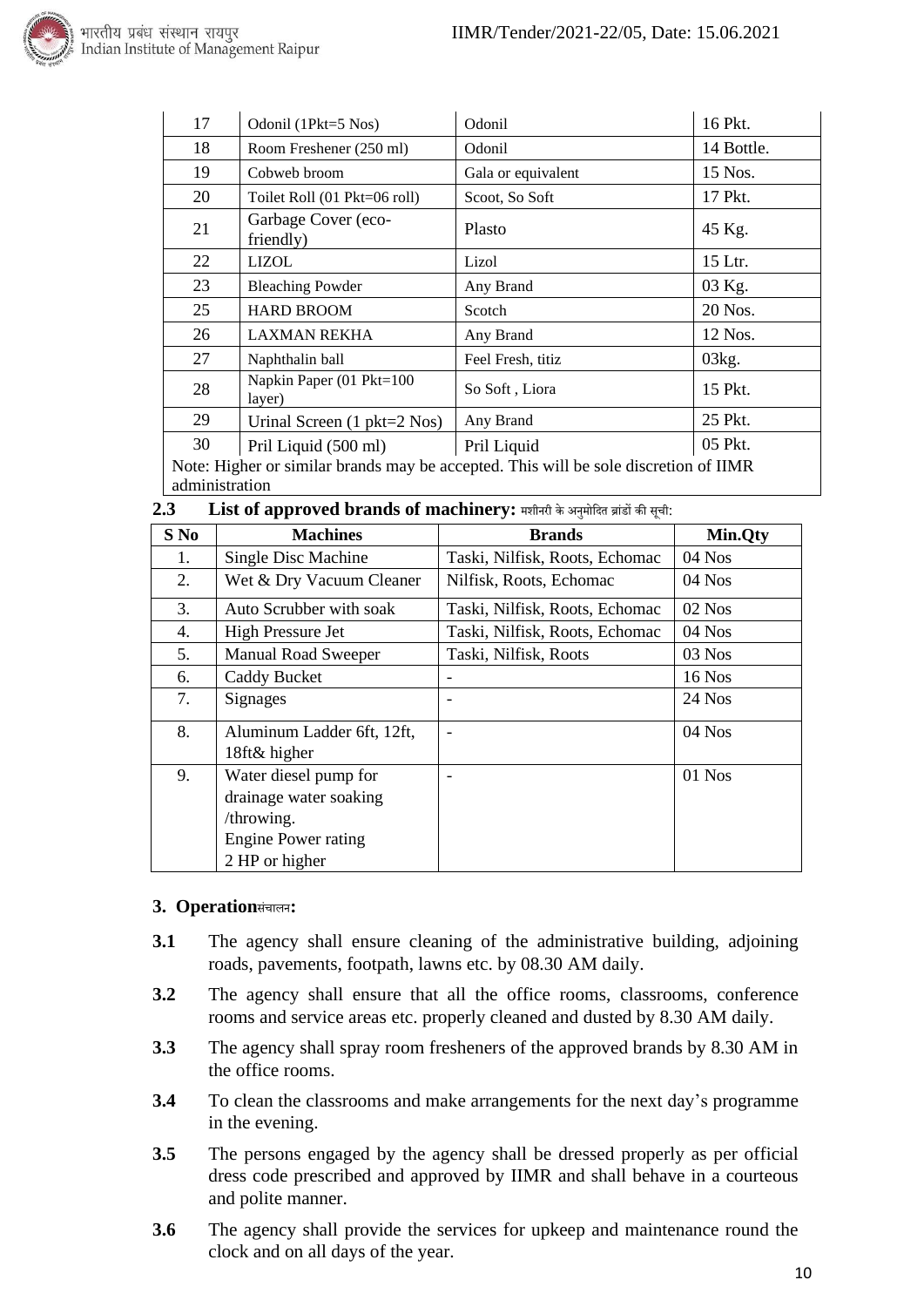

- **3.7** The agency shall prepare and submit a physical verification report of consumable items in every month duly signed by Hostel Supervisor/ In-charge Housekeeping of IIM Raipur. Bills of the consumable items also required to be submitted along with the monthly bill duly signed by Hostel Supervisor of IIM Raipur. Physical verification of tools and machine with working and not working conditions will be prepared and submitted in every month duly signed by Hostel Supervisor/ In-charge of IIM Raipur.
- **3.8** The agency will ensure that adequate number of workers and supervisors are deployed in the campus along with a manager at all times and around the clock in shift system based on the requirement of IIMR. At all times, a minimum of one manager and two supervisors are required besides the skilled/semiskilled/unskilled manpower. Due approval of the manpower plan will have to be taken from IIMR Administration on monthly basis.
- **3.9** The agency shall ensure procurement and availability of the following toiletries from the approved brands at all times as per consumption in the toilets/washrooms etc:
	- Liquid Soap
	- Paper Napkins/Towels
	- Urinal Screen
	- Air Fresheners (Spray/Block)
	- Toilet Paper Rolls
	- Welcome toiletries kits etc.
- **3.10** The agency shall also ensure the availability of water in toilets/wash rooms. In case of emergency, IIMR Administration should be informed well in advance.
- **3.11** The agency shall also arrange for all other equipment's/materials not mentioned in the list or scope that may be required for providing housekeeping and maintenance services at IIMR at his own cost.
- **3.12** The agency shall also ensure potable drinking water requirement in IIMR premises throughout the day. Collection & distribution of potable water from the authorized source to various consumption points shall be the responsibility of the agency. The responsibility of the agency includes the proper running of the water purification systems of IIMR.
- **3.13** The agency shall lock and unlock the rooms in administrative building, under supervision of Security.
- **3.14** Penalty Clauses for lapse of deliverance of services shall be levied as and when applicable. Penalty will be decided by the IIMR Administration.

#### **4. Disposal of Waste/Garbage:**

- **4.1** The agency will responsible to ensure proper disposal of the collected solid/liquid waste on a daily basis under his own arrangements. Accumulation of garbage/waste in premises will not be acceptable and should never be kept overnight in the IIMR campus. It shall be the responsibility of the Agency to segregate and dispose off garbage at least twice in a day and/or at any time when garbage is accumulated in a larger quantity than the capacity of dustbin/garbage drum at his own cost and as per prescribed norms/practice of the local authority/IIMR.
- **4.2** Dust, waste materials shall be collected in proper bins and disposed of immediately. Plastic bags shall be used in all the dust bins in the premises,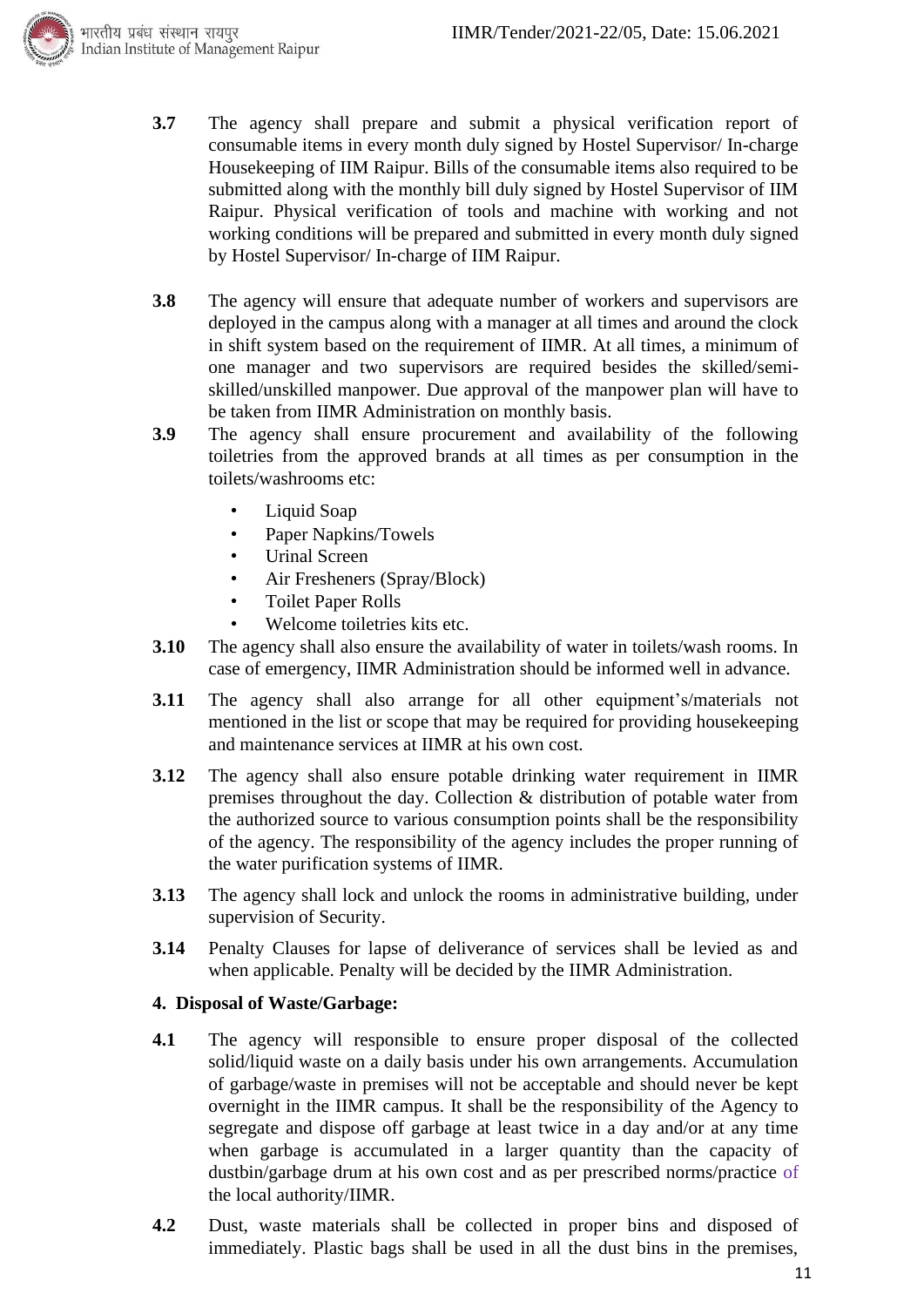

Cafeteria etc for easy collection and disposal; so that the dust bins are maintained neat & clean and in a hygienic condition. All dust bins will be washed / sanitized at least once in a week.

- **4.3** The agency shall arrange plastic bags/trolleys/transportation arrangements etc from the list of approved brands only for disposal of waste material/garbage, malba, minor building rubbish, earth, etc. to be disposed off beyond the **premises up to authorized Municipal dumping yard/ground etc. at its own cost**.
- **4.4** The agency shall ensure collection of dry leaves, unwanted weeds, dead animals and insects, etc. lying in IIMR campus for disposal.

#### **5. Pest Control& Fogging Services:**

- a) The agency should manage entire pest control & fogging activities on campus on weekly basis except rainy season. Frequency of pest control & fogging activities will be increased in rainy season for minimum three (03) days in a week. or
- b) The pest control & fogging services will be done **as and when required basis under consultation with IIMR Administration.**
- c) All the chemicals/equipment required for this purpose is to be brought by the agency and should be eco-friendly and should be available at chemical storage area. Following activities should be carried by Pest control team:
	- Rodent, Snakes control
	- Cockroach gel treatment
	- Lizard and spider control
	- Bed bugs treatment
	- Termite control
	- Mosquitoes and flies control
	- Kitchen fumigation periodically
	- Drains and washroom spray to control insects
	- Removal of Honey bee hives
	- Fogging  $&$  any other

#### **6. Inspection:**

- **6.1** The agency shall maintain in the prescribed format on a daily basis a checklist for the upkeep and maintenance, which shall be submitted to the IIMR representative daily.
- **6.2** The agency shall allow Labor Inspector for inspection and shall abide by all laws applicable.
- **6.3** The agency shall keep sufficient number of supervisors for proper inspection of the work in different areas at all times.
- **6.4** The agency shall keep sufficient number of male and female manpower as per IIMR requirement.
- **6.5** The agency shall maintain proper grooming/hygiene and medical check-up standards to be maintained for all the staff.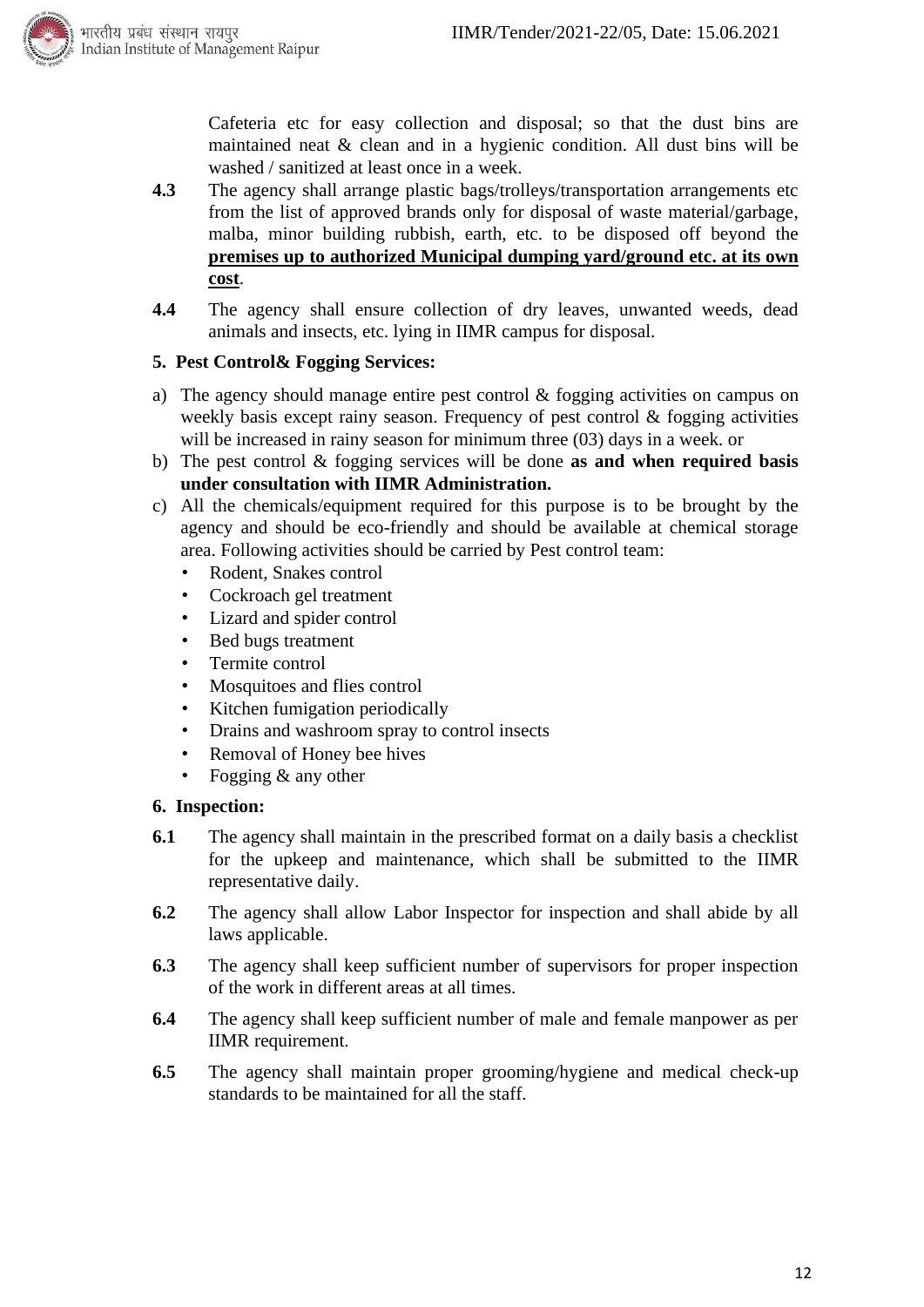

|  | तीय प्रबंध संस्थान रायपूर |                                     |  |
|--|---------------------------|-------------------------------------|--|
|  |                           | lian Institute of Management Raipur |  |

| S No           | <b>Designation</b>              |    | Quantity                 |
|----------------|---------------------------------|----|--------------------------|
|                | Manager                         |    | 01                       |
| $\overline{2}$ | Supervisor                      | 02 |                          |
| 3              | Skilled/unskilled Worker/Labour |    | Min.36 Manpower for      |
|                | Male                            |    | <b>Operational Areas</b> |
| 4              | Skilled/unskilled Worker/Labour |    |                          |
|                | Female                          |    |                          |
| 5              | Safai Karmachari Male           |    |                          |
| 6              | Safai Karmachari Female         |    |                          |
|                | Gardener and Helper             |    |                          |

#### **Manpower deployment planning for the proposed tender: -**

- **6.6** The personnel deployed should have adequate experience in the related field.
- **6.7** The contractor will have to provide one weekly off on paid basis to each worker. Weekly off will be provided by the agency to their workers on rotation basis
- **6.8** The agency will have to provide the list of minimum 45 manpower list including backup staff with their PF & ESI details who will provide service in IIM Raipur as housekeeping workers. The agency will depute these backup staff in place of main housekeeping worker during their emergency leave or leave of any other reason.
- **6.9** The above deployment of manpower is indicative. The number of manpower can be increased or decreased as per the requirement of the Institute. This may be altered on any day as per the needs and requirements of IIMR.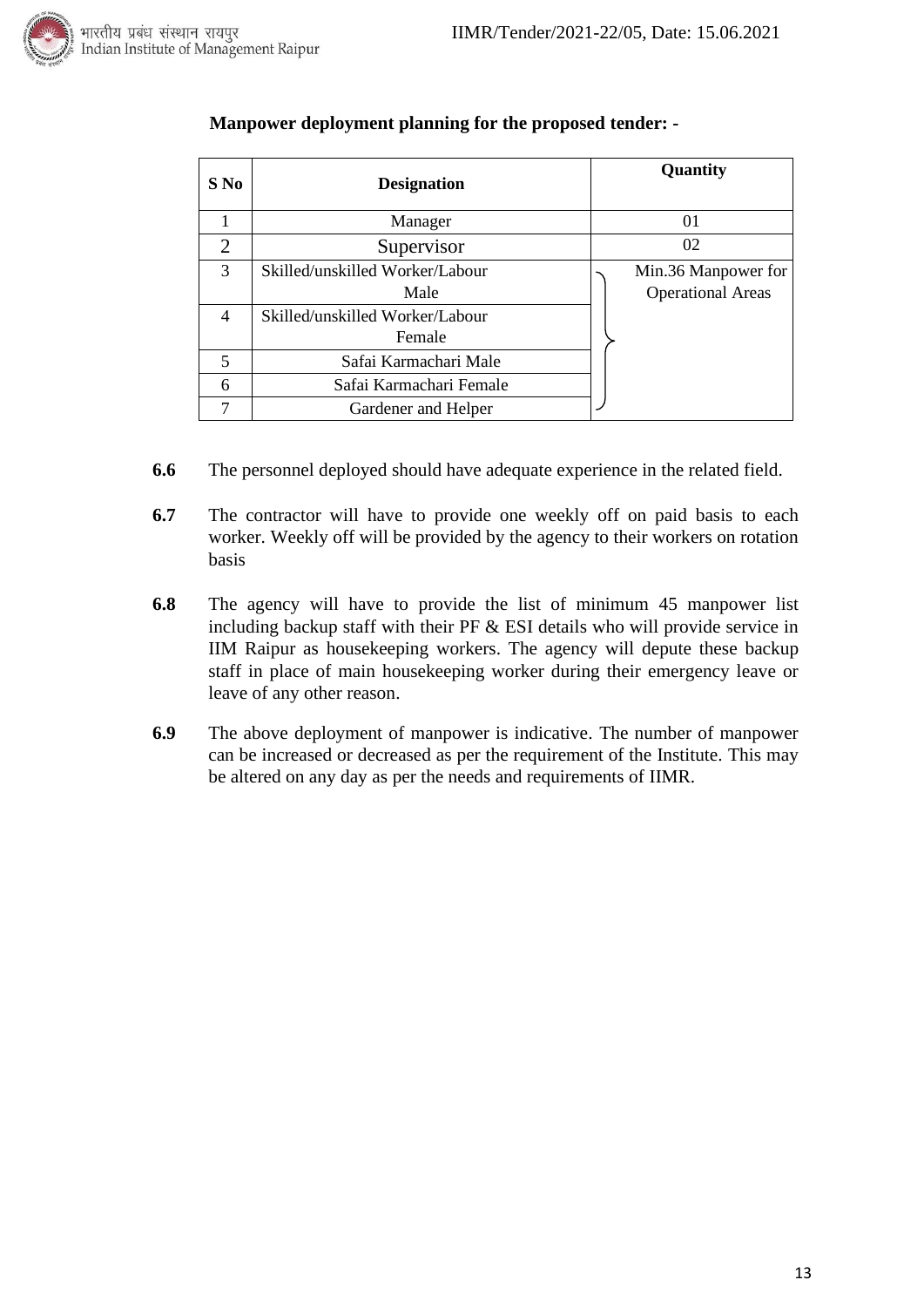भारतीय प्रबंध संस्थान रायपुर<br>Indian Institute of Management Raipur<br>



#### *Annexure – II*

### **General Terms and Conditions of Contract**

- 1. *Preparation and submission of Tender:* The tender should be submitted in two parts i.e. Technical Bid and Financial Bid. For submission of bids, all interested bidders have to register online on e-wizard portal. After registration, bidders shall submit their Technical Bid and Financial Bid documents online on [https://mhrd.euniwizarde.com](https://mhrd.euniwizarde.com/)duly signed and sealed on each page of Tender. For details, kindly see Annexure-VI of this tender: Instructions for Online Bid Submission.
- 2. *Period of Contract:* Contract period will initially be for Two years. The contract may be extended subject to satisfactory performance at the sole discretion of IIMR on an annual basis for a further period of up to two years. In case performance of the agency in respect of one or more parts of the contract is found to be unsatisfactory as per operational parameters set-out in the contract or is not in conformity with the terms & conditions of the tender, then the contract may be terminated by IIMR either in part or in full even before the scheduled time by giving advance notice of one month to this effect. In the event of premature termination of contract for reasons mentioned herein above, the security deposit shall be absolutely forfeited.
- 3. **Exit Clause:** Notwithstanding anything contained in any other clause of this tender, the contract can be terminated by IIMR by giving two-month notice without giving any reason and by the agency by giving three-month notice.
- 4. **Contract Agreement:** The successful bidder shall be bound to execute an agreement on non-judicial stamp paper of 100/- (Rupees One Hundred only). IIMR reserves the right to amend the terms & conditions of contract by mutual discussions and such amendments shall be in writing. The amended terms and conditions will form part of the agreement.
- 5. **Tender Fee:** The tenderer shall deposit Non-refundable Tender fee of Rs.1770/ with GST (Rupees One Thousand Seven Hundred Seventy Only) through Demand Draft drawn in favour of **"**Indian Institute of Management Raipur" payable at Raipur.
- 6. *Earnest Money Deposit (EMD):* The tenderer shall deposit Earnest Money of Rs.2,50,000 /- (Rupees Two Lakh Fifty Thousand Only) through Demand Draft drawn in favour of **"**Indian Institute of Management Raipur" payable at Raipur. The Earnest Money Deposit will be refunded to the tenderers whose offers have not been accepted. Earnest Money Deposit of the tenderer whose offer is accepted will be kept until such time that the security deposit is received.
- 7. **Security Guarantee:** The successful tenderer will have to deposit a security deposit in form of DD which will be valid for 60 days beyond the expiry period of contract.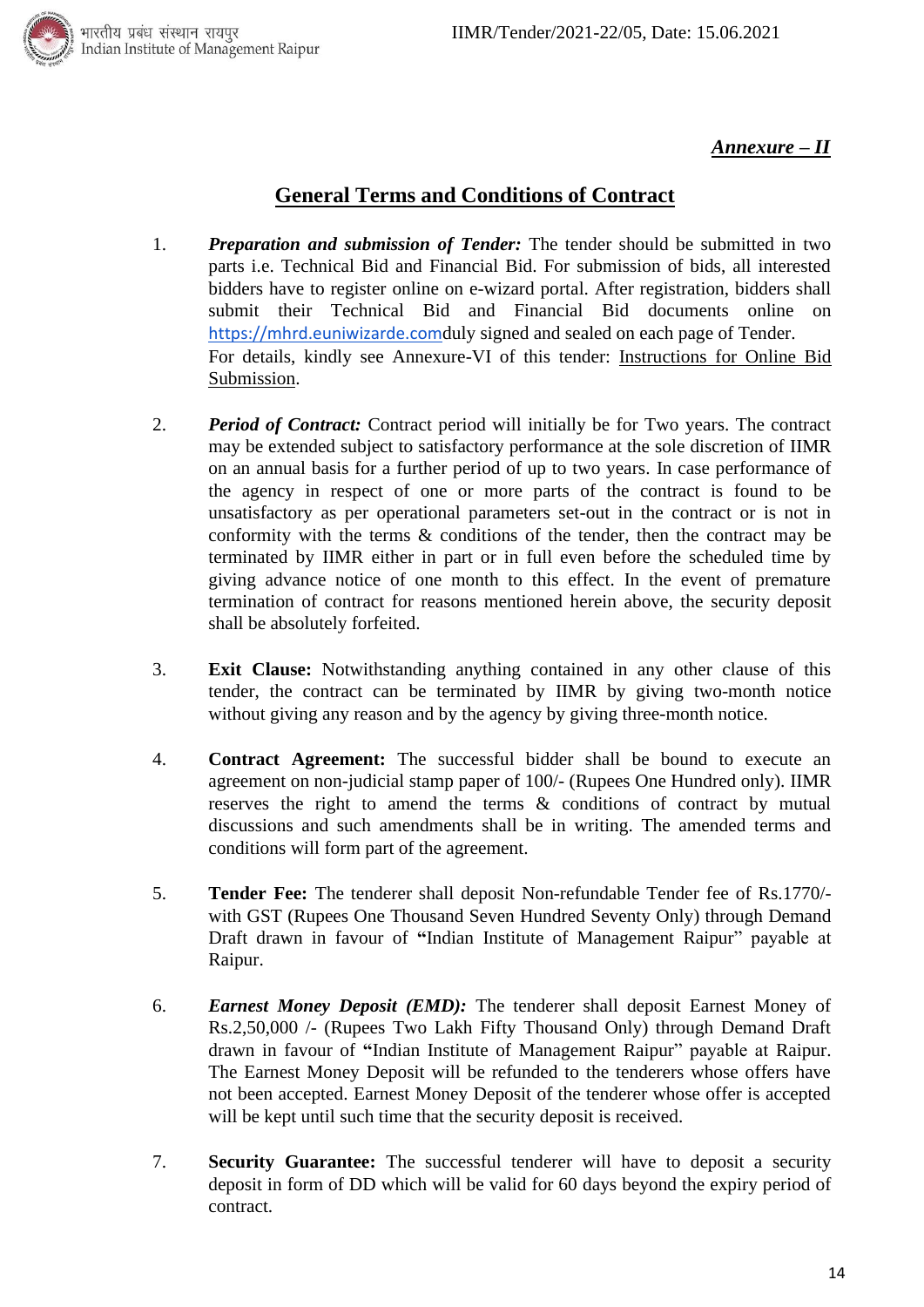

- 8. In the event of bidder backing out before actual award or execution of agreement, IIMR will have right to forfeit the EMD. In case the successful tenderer declines the offer of contract, for whatsoever reason(s) his EMD will be forfeited.
- 9. **LD Clause**: The delivery period for the supplies/services to be completed within 20 days from the date of issue of work order by IIM Raipur. In case tenderer fails to supply /service within the accepted period than the contract price shall stand reduced by 0.5 % per day and resulting amount will be treated as value of contract. Once the cumulative damages (LD) reaches 10 % of the contract value, the Institute reserve the right to cancel the entire work order without assigning any reason thereto and debar the contractor / service provider to participate in future tender enquires.
- 10. The IIMR will not provide any residential space for accommodation to the Agency. The agency has to make its own arrangement for the residential accommodation to the deployed staff.
- 11. The IIMR is not bound to award contract at the lowest price received in the Tender and reserves the right to decide on fair and reasonable price of the services tendered for any counter offer the same to the bidders. All other terms and conditions of the tender shall remain operative even if a counter-offer rate is offered to the bidders. IIMR reserves the right to negotiate with first lowest bidder to arrive at the fair and reasonable price. In case of first lowest is more than one, then it would be at the discretion of the IIMR.
- 12. **Sub-Contracting**: The contractor shall not assign, sub-contract or sub-let the whole or any part of the contract if any manner. In case of an unavoidable circumstance, the contractor shall be able to do it with the approval of the Institute. However, the job shall be sublet only to the party approved by the Institute.
- 13. The agency will deploy an In-charge at IIMR campus from its side who will be the overall coordinator and he will be responsible to deliver the condition of the contract. It is expected that the person so deployed will have an experience to handle such contracts of 05 years including 03 years independent charge in same role.
- 14. The agency and his employees shall comply with all norms stipulated by the IIMR such as Gate Passes, Checking, Maintenance of Cleanliness, Discipline & Decency at and around the work site, Safety Precautions and Safety Regulations.
- 15. **Misconduct:** The conduct/characters/antecedents and proper bonafide of the workers shall be the sole responsibility of the agency. However, the agency should provide the necessary details of all its employees to the IIMR. All the employees should be police verified.
- 16. The persons employed by the agency will be the employees of the agency and the IIMR shall have nothing to do with their employment or non-employment. Under no circumstances any liability in respect of matters connected with their employment shall be held against the IIMR and the personnel employed by the agency shall have no right whatsoever to claim employment or other rights from the IIMR.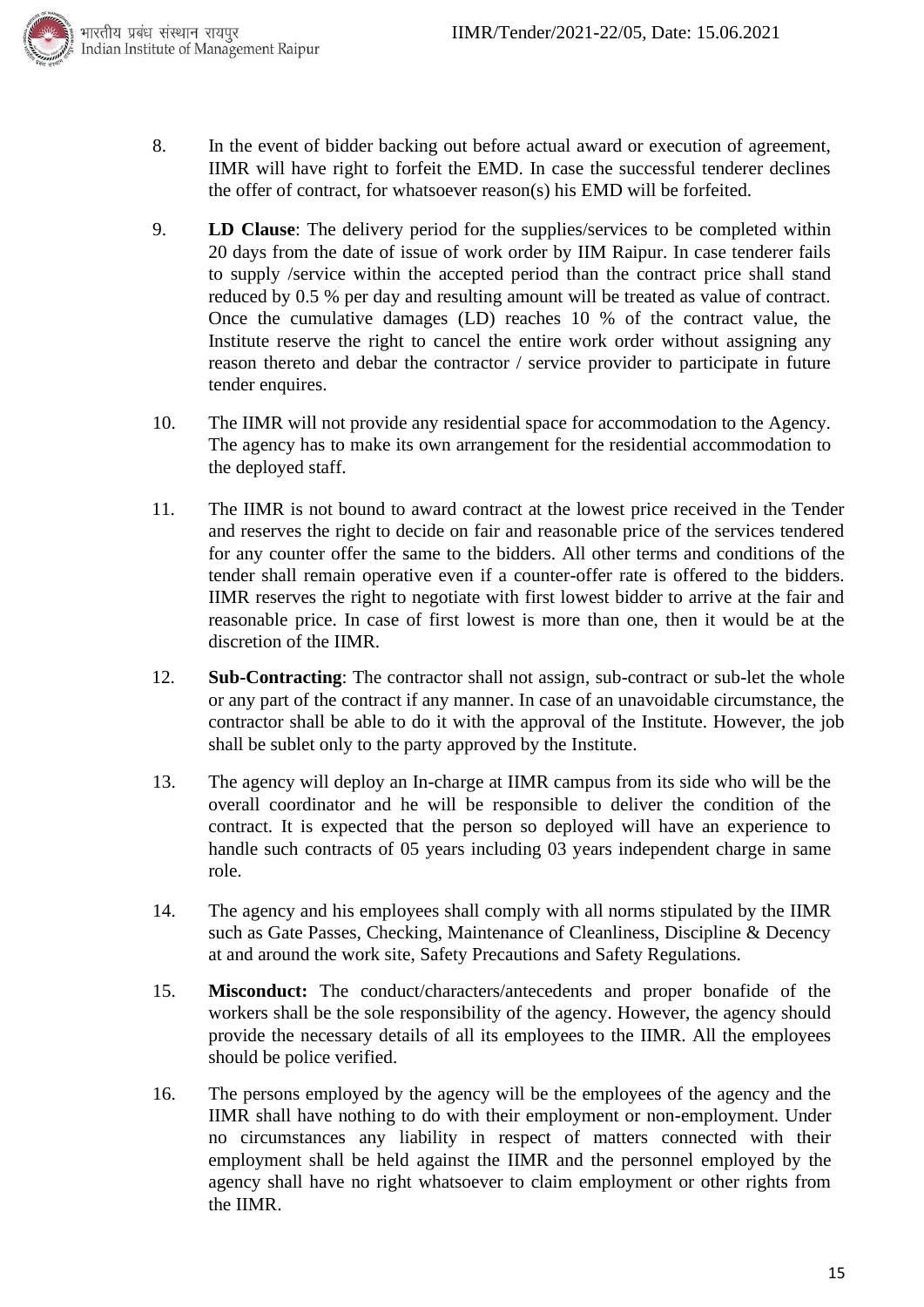

- 17. **There should be no court case filed against the proprietor /firm / partner or the company (agency) in the court within the last five years; also there should be no case pending with the police/ court against the proprietor/ firm/ partner or the company (agency); and the proprietor/ firm/ partner or the company (agency) has not been blacklisted from any organization. An undertaking to this effect on firm letterhead should be attached.**
- 18. None of the employees of the agency shall enter into any kind of private work within the campus of IIMR. Non-compliance with this provision will be deemed to be violative of the contract inviting penal action/cancellation of contract.
- 19. All employees of the agency functioning in the girl hostel are to be female employees only.
- 20. The staff employed by the agency will not join any union of the IIMR nor shall they make any claim on service or other matter. They shall also not form any union associated with the IIMR and shall have absolutely no claim to subscribe or for election in any of the unions of the IIMR.
- 21. The agency shall ensure that the personnel deployed by it are disciplined and do not participate in any activity prejudicial to the interest of the IIMR / Govt. of India / any State or any Union Territory.
- 22. The staff employed by the agency shall not below the age of 18 years. They shall be medically fit and kept neat and clean. The agency shall not employ young children as prohibited under the law/rules/regulations. A record of this will be maintained by the agency.
- 23. The agency shall maintain record of major/minor incidents on daily basis and report the same to the IIMR Administration in this regard. The Agency will also enquire about any incidents, like theft, indiscipline, disobedience or any unauthorized activities/criminal activities happening in the campus. The agency shall also be responsible to lodge complaints with police authorities in such instances and take follow-up action for recovery of lost material/equipment.
- 24. The agency will have to register all his employees who will be working in the hostel premises along with a copy of their photographs, residential details for clearance by the IIMR Security along with police verification certificate.
- 25. The agency shall take at his own cost, if required, necessary insurance cover in respect of staff and other personnel to be employed or engaged by him in connection with the afore mentioned services to IIMR and shall indemnify IIMR against all acts of omissions, fault, breaches and or any claim or demand, loss injury and expenses to which IIMR may party or involved as a result of the agency failure to comply and of the obligation under the relevant act law which the agency is to follow.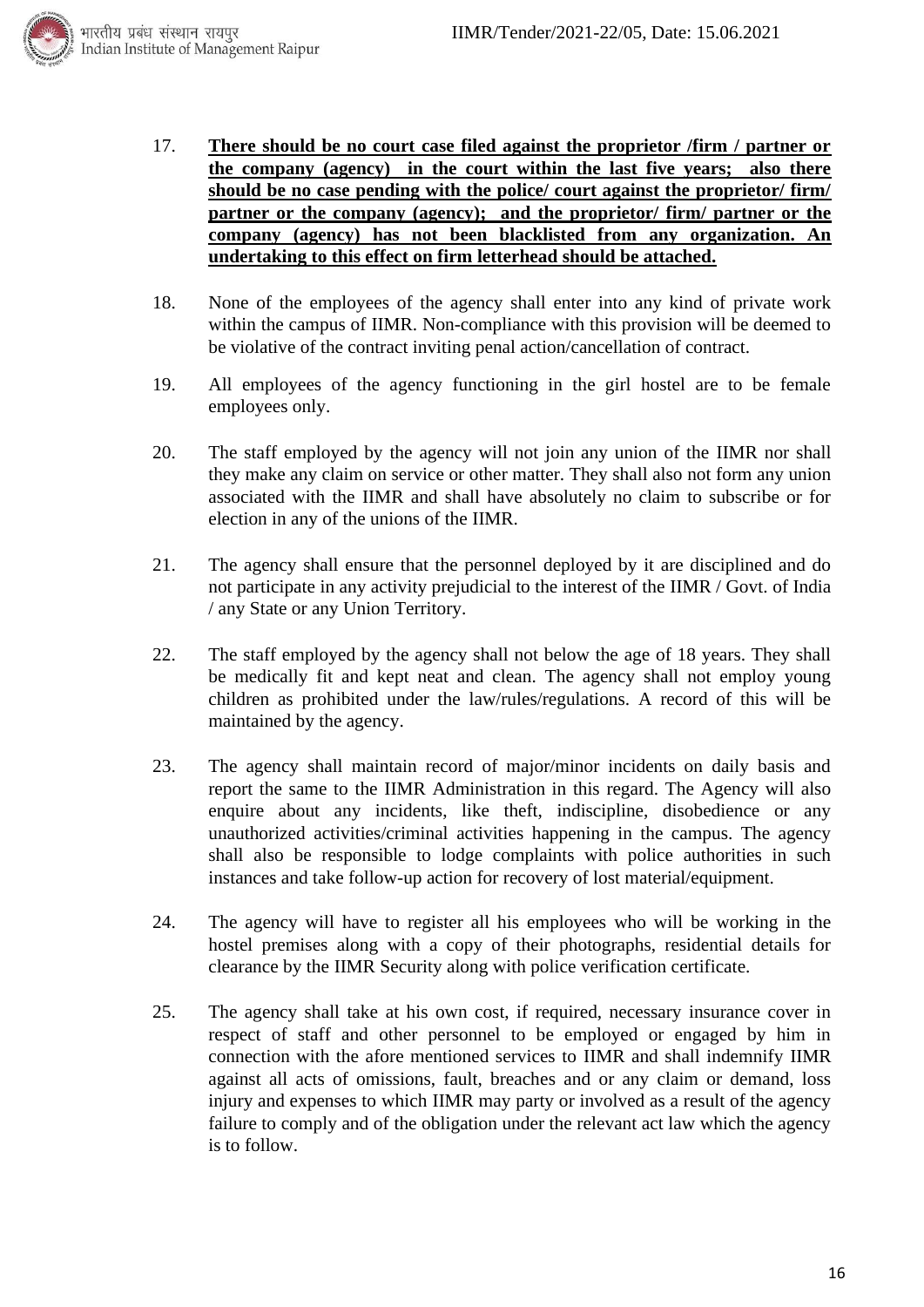

#### 26. **Taxes, Labour Laws and Other Regulations:**

- 26.1. The agency shall be liable to comply with all the rules and regulations in respect of all statutory obligations applicable to the workmen including safety regulations.
- 26.2. The agency is liable for the payment of any and all existing taxes of the Central or State Government or of any other authority with respect to the contract or any item sold or supplied pursuant thereto or anything done or services rendered pursuant thereto.
- 26.3. The agency shall fully comply with all applicable laws, and regulations including the P.F. Act, ESI Act, Bonus Act, Central Minimum Wages Act, Contract Labour Act, Workmen's Compensation Act, Casual Labour (R & A) Act, Migrant Labour Act, Essential Commodities Act and/or such other Acts or Laws, regulations passed by central, states, Municipal and local governmental agency or authority.
- 26.4. The agency shall be responsible for proper maintenance of all registers, records and accounts as far as it relates to compliance with any statutory provisions/ obligations. The agency shall be responsible for making the records pertaining to Payment of Wages Act and for depositing the P.F. and ESI contributions, with the authorities concerned.
- 26.5. The agency shall be responsible and liable for all the claims of his employees.
- 26.6. The agency shall obtain the license under the Contract Labour (R&A) Act from the agency of the Central Labour Commissioner and produce the same preferably along with the first monthly bill. The first bill will be cleared only on the submission of the said license. The agency would be required to maintain all books and registers like Employment Register, Wages Register, Bonus Register, Overtime register, First Aid Box, Display of Notice, etc. as required under CLR&A, 1970 for inspection by visiting Labour Enforcement Officers.
- 26.7. The agency shall obtain adequate insurance policy in respect of his workmen engaged by it towards meeting the liability of compensation arising out of injury/disablement at work.
- 26.8. The agency shall indemnify and keep indemnified IIMR against all losses and claims for injuries and or damages to any person or property. The agency shall abide by and observe all statutory laws and regulations in matters of Labour Law, Factory Act, Explosive Act, Workmen compensation Act, Sales Tax, Royalty, Excise duty, Octroi, Works contract etc. and shall keep the IIMR indemnified against all penalties and liabilities of kind of breach of any such statute ordinance or law / regulations or Bylaws. The agency shall not employ child labour. Payment to workers must be according to Minimum Wages Act.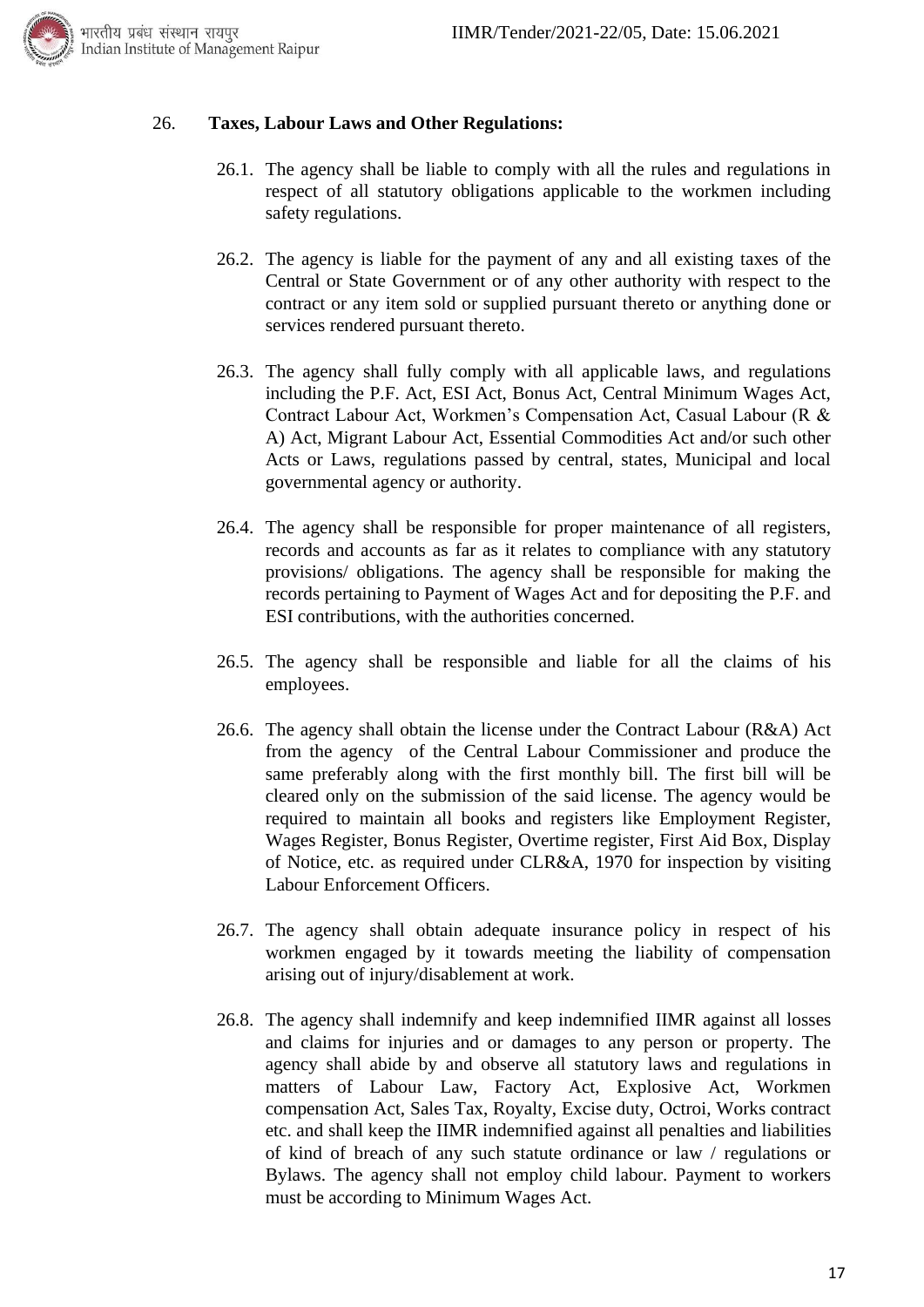

- 27. **Interpretation**: All the terms and conditions of contract shall be read in conjunction with all other documents forming part of this contract. Notwithstanding the subdivisions of the documents into these separate sections, every part of which shall be deemed to be supplementary to and complementary of every part and shall be read with and into the contract.
- 28. In addition to the prescribed manpower, whenever required, agency has to provide additional manpower and/or equipment at the rates quoted in the tender.
- 29. **Validity:** The quoted rates must be valid for a period for 180 days from the date of closing of the tender. The overall offer for the assignment and bidder(s) quoted price shall remain unchanged during the period of validity. If the bidder quoted the validity shorter than the required period, the same will be treated as unresponsive and it may be rejected.
- 30. In case the tenderer withdraws, modifies or change his offer during the validity period, bid is liable to be rejected and the earnest money deposit shall be forfeited without assigning any reason thereof. The tenderer should also be ready to extend the validity, if required, without changing any terms, conditions etc. of their original tender.
- 31. In exceptional circumstances, the IIMR may request the bidders's consent for an extension of the period of bid validity. A bidder shall however be at liberty to refuse the request without risking forfeiture of his earnest money. A bidder agreeing to extend the validity of bid will not be allowed to modify his bid.
- 32. Anyone or more of the following actions / commissions / omissions are liable to cause summary rejection of tender:
	- Any BID/EMD received late without conclusive proof that it was delivered before the specified closing time.
	- Any conditional bid or bid offering rebate.
	- Any bid in which rates have not been quoted in accordance with specified formats / details as specified in the Bid Documents.
	- Any effort by a bidder to influence the IIMR in the bid evaluation, bid comparison or contract award decision.
- 33. **Authority of person signing document:** A person signing the tender form or any documents forming part of the contract on behalf of another shall be deemed to warrant, that he has authority to bind such other and if, on enquiry, it appears that the person so signing had no authority to do so, the IIMR may without prejudice to other civil and criminal remedies cancel the contract and hold the signatory liable for all cost and damages.
- 34. **Access to SITE:** The agency shall allow unhindered access to the IIMR and/or any other party or person, engaged by the IIMR to work at the same site and/or to check/regulate/watch/guard/measure/inspect, solely or jointly with the agency.
- 35. **Safety and Security:** The agency shall abide by the provisions of the safety code framed from time to time by the government.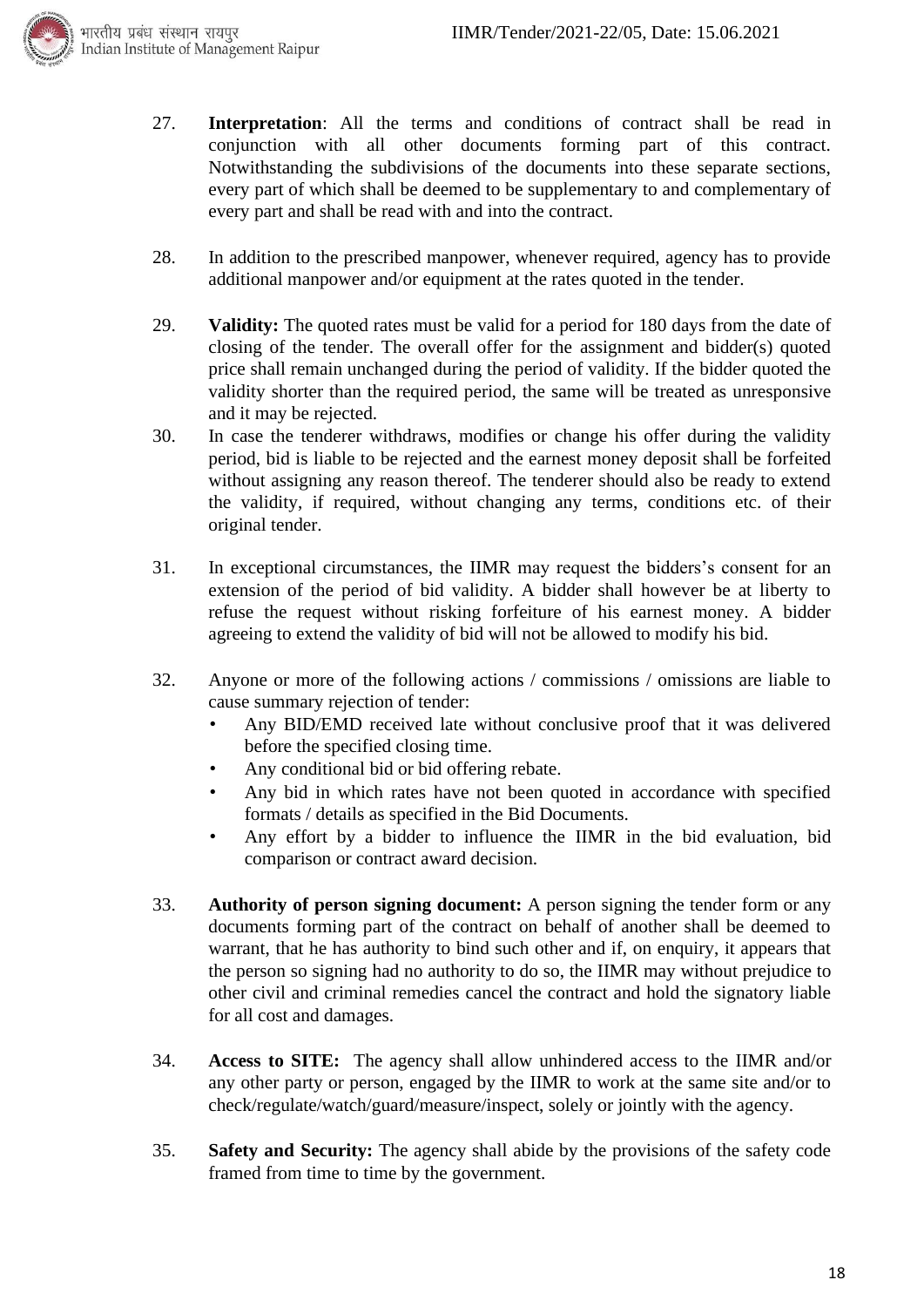

- 36. **Work at Risk and Cost:** IIMR reserves the right to get the whole or part of the work executed by some other agency at the risk and cost of the agency if it is found that the quality and/or the progress in respect of whole or part of the work is not satisfactory.
- 37. **Payment of Bills:** The payment for services under this agreement shall be made on monthly basis on satisfactory completion of job contract services, through NEFT/RTGS/IMPS (online transfer). The final payment shall, however, be made only after adjusting all the dues/claims of the IIMR. Income Tax (TDS) as applicable at current prevailing rate will be deducted at source. Please note that salary including PF, ESI and other allowances to workers will be made by the Contractor through RTGS/NEFT mode only.
- 38. **FORCE MAJURE:** If at any time, during the continuance of this contract, the performance in whole or in part by either party, of any obligation under this contract, shall be prevented or delayed by reason of any floods, explosions, epidemics, quarantine restriction or act of God (hereinafter referred to as events), provided notice of happenings of any such eventuality is given by either party to the other within 7 days from the date of occurrence thereof, neither party shall be due to reason of such event be entitled to terminate this contract nor shall either party have any such claim for damages against the other in respect of such nonperformance or delay in performance. The operation of contract shall be resumed as soon as practicable after such event may come to an end or cease to exist and the decision of the IIMR as to whether the operation have been so resumed or not shall be final and conclusive, provided further that if the performance in whole or in part of any obligation under his contract is prevented or delayed by reason of any such event for a period exceeding 90 days, either party may at his option terminate the contract.

#### 39. **PENALTY:**

For lapse of deliverance of services, non-adherence of terms & condition specified in tender document, indiscipline and unsatisfactory operation of any of the services, a penalty of Rs.5,000/- (Rupees five thousand only) per case will be levied on total invoice value. In case of three warning letters in a year issued by IIM Raipur to contractor regarding non-compliance of service, the Institute reserve the right to cancel the entire agreement / contract without assigning any reason thereto and debar the contractor to participate in future tender enquiry.

- 40. **Feedback**: IIMR may ask the agency to submit monthly feedback collected from the users. On the basis of feedback, IIMR may at its own discretion impose financial penalty depending on gravity of the issue and in case of similar repetition IIMR can cancel the contract unilaterally without notice and bank guarantee will be forfeited.
- 41. IIMR reserves the right to reject the tender in whole, or in part, without assigning any reasons thereof.
- 42. All exhibits/certificates/statements/supporting documents should be serially page numbered starting with page number 62 onwards.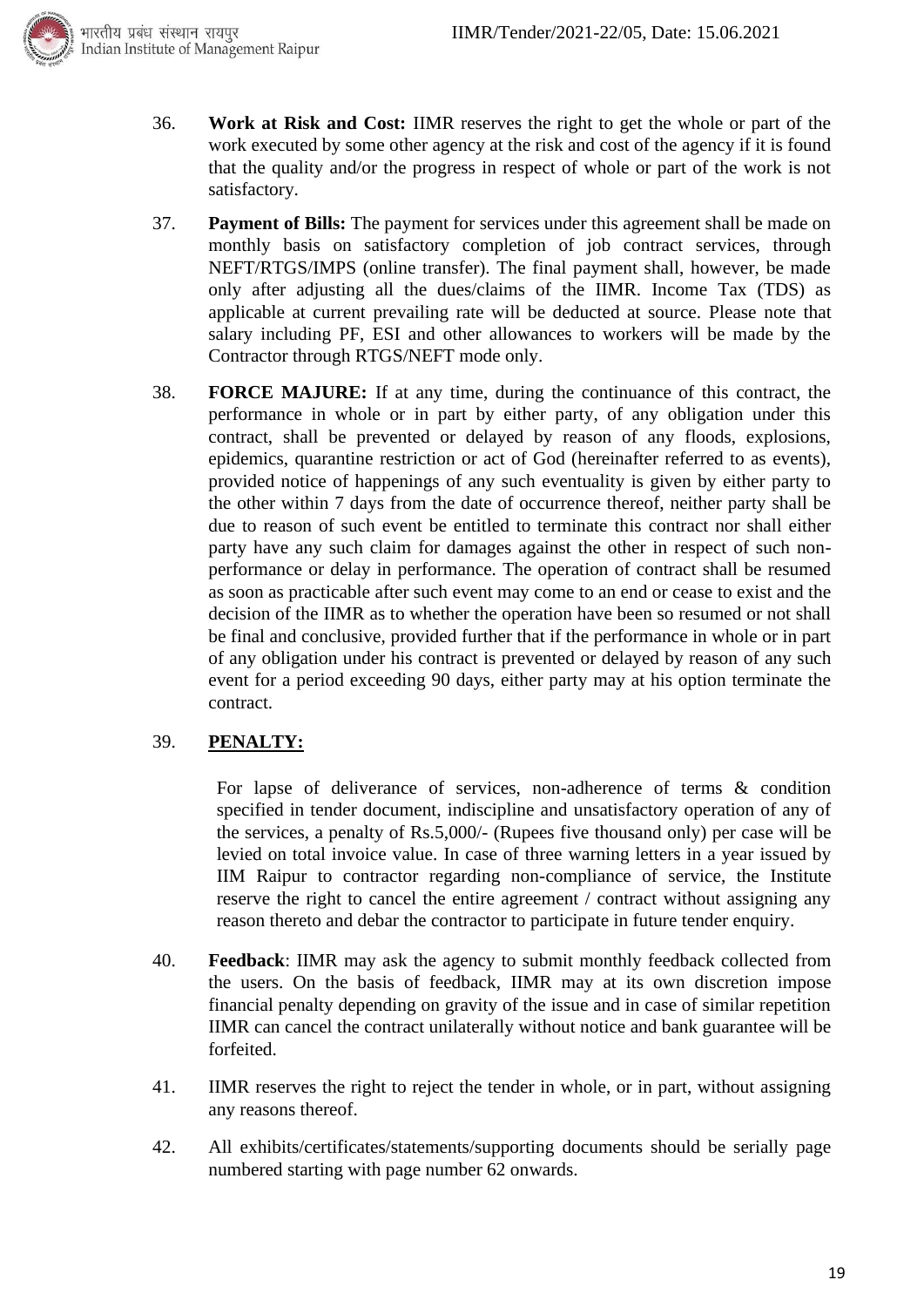

- 43. IIMR reserves the right to withdraw/relax/modify any of the terms and conditions mentioned in the tender document if it is felt necessary in the benefit of the IIMR.
- 44. The decision of the Director of IIMR will be final in all respect and will be acceptable to all the tenderers.
- 45. **Jurisdiction:** All matters and disputes arising out of this agreement will be subject to the jurisdiction of the courts located at Raipur only.

**Chief Administrative Officer**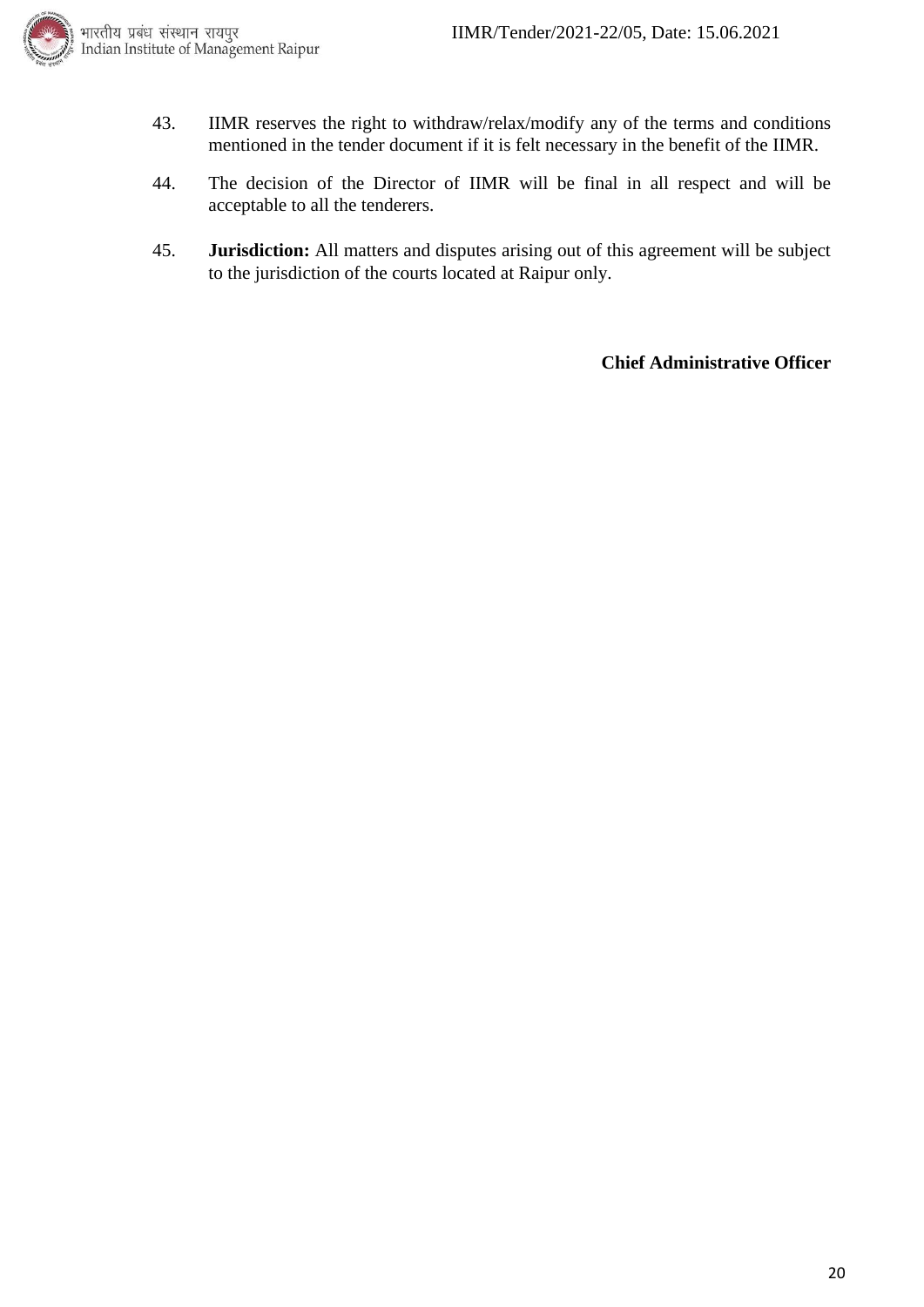

# **Annexure-III**

### **Eligibility Criteria**

#### Only those agencies which meet the following minimum criteria will be considered for opening of financial bid:

- 1. There should have been no court case filed against the proprietor /firm / partner or the company (agency) in the court within the last five years; also there should have been no case pending with the police/ court against the proprietor/ firm/ partner or the company (agency); and the proprietor/ firm/ partner or the company (agency) agency should not be blacklisted by any Government agency An undertaking (As per **Annexure-IV**) to this effect on firm/agency letterhead must be uploaded online in technical bid part and name of the file/document should be mentioned "as eligibility criteria sr.no.01".
- 2. Seal and sign of each page of the Tender document.

A copy of tender document IIMR/Tender/2021/20 with seal & sign as token for acceptance of terms & conditions must be uploaded online in technical bid part and name of the file/document should be mentioned "as eligibility criteria sr.no.02".

3. The bidder should be registered with the appropriate registration authorities (labor commissioner etc.), Goods and Services Tax and the bidder should be registered with appropriate authorities under the Employees Provident Fund and Employees State Insurance Acts.

| S1 | Type of service | Valid license              | license<br>Number /<br>Document-<br>number | Validity up-<br>to | Copy of license<br>attached<br>(Yes/No) |
|----|-----------------|----------------------------|--------------------------------------------|--------------------|-----------------------------------------|
|    | lease mention   | abour commissioner         |                                            |                    |                                         |
|    |                 | certificate/document no.   |                                            |                    |                                         |
|    |                 | etc.                       |                                            |                    |                                         |
|    |                 | 2.GST Number               |                                            |                    |                                         |
|    |                 | 3.EPF & ESI                |                                            |                    |                                         |
|    |                 | <b>Registration Number</b> |                                            |                    |                                         |
|    |                 |                            |                                            |                    |                                         |

A copy of registration of labor commissioner certificate/license, GST registration certificate and a copy of EPF & ESI Registration certificate must be uploaded online in technical bid part and name of the file/document should be mentioned "as eligibility criteria sr.no.03".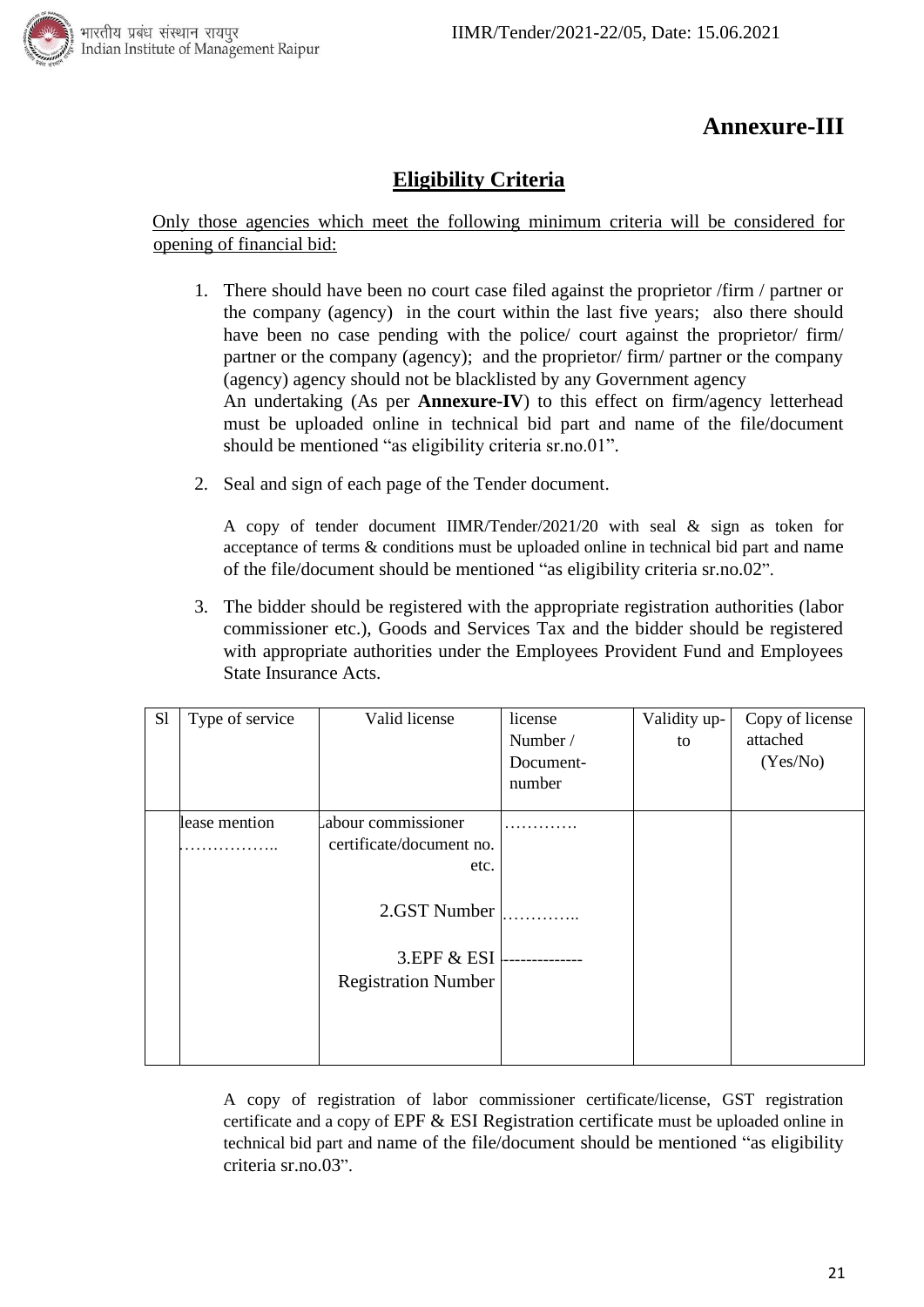

4. The agency shall submit the original EMD and tender fee in a sealed envelope super scribing this tender name  $\&$  the name of the agency and must reach at IIMR before the last date & time for receipt of Bid. Photocopy of the same EMD and tender fee should be enclosed to support this along with the format given below.

| S1           | Type of Fee                                                  | Details                                                                                                                                                                                                                    |
|--------------|--------------------------------------------------------------|----------------------------------------------------------------------------------------------------------------------------------------------------------------------------------------------------------------------------|
| $\mathbf{1}$ | <b>Tender Fee</b>                                            | DD No. of Rs.1,770(Rs.one thousand seven hundred                                                                                                                                                                           |
| 2            | Earnest<br>Money<br>Deposit<br>(EMD)                         | DD No. $\qquad$ of 2,50,000 /- (Rupees two lakh fifty Thousand<br>only) of<br>$_{\rm on}$                                                                                                                                  |
| 3            | *NSIC / MSME<br>Certificate for<br>Tender & EMD<br>Exemption | NSIC / MSME No.<br>Please specify category of service mentioned in certificate ----------------<br>Whether certificate is valid or not under the current provision of MSME<br>/ NSIC rule please specify 'Yes'<br>$\alpha$ |

- DD will be made in favor of "Indian Institute of Management Raipur" payable at Raipur.
- \*Tender Fee and EMD will be exempted for the NSIC / MSME Agency/Vendor. Exemption in fees will be allowed only for those MSME/NSIC vendor which comes under the category of housekeeping related services i.e only certificate will be considered for the exemption of tender fee & EMD in which name of the service /activities or definition of activity/ service to be co- related with the house keeping / cleaning & facility management services or services related to housekeeping. Exemption will not be allowed for other category MSME/NSIC Vendor.

A copy of DD of tender fee, EMD or valid certificate of MSME/NSIC must be uploaded online in technical bid part and name of the file/document should be mentioned "as eligibility criteria sr.no.04".

5. The agency should have experience of minimum period of three (03) years for providing housekeeping and facility management services (or similar line of business related to housekeeping / cleaning and facility management services) in **IIMs / CFIS, CFTIs and CUs**. A copy of contract/ agreement/work order/ experience certificate cum satisfactory performance certificate (**issued by the said organizations**) duration of contract and contract value per annum /average billing value in one year must be enclosed online in technical bid to support on this. Only those contract/ agreement/work order/ experience certificate cum satisfactory performance certificate issued by said organizations will be considered, whose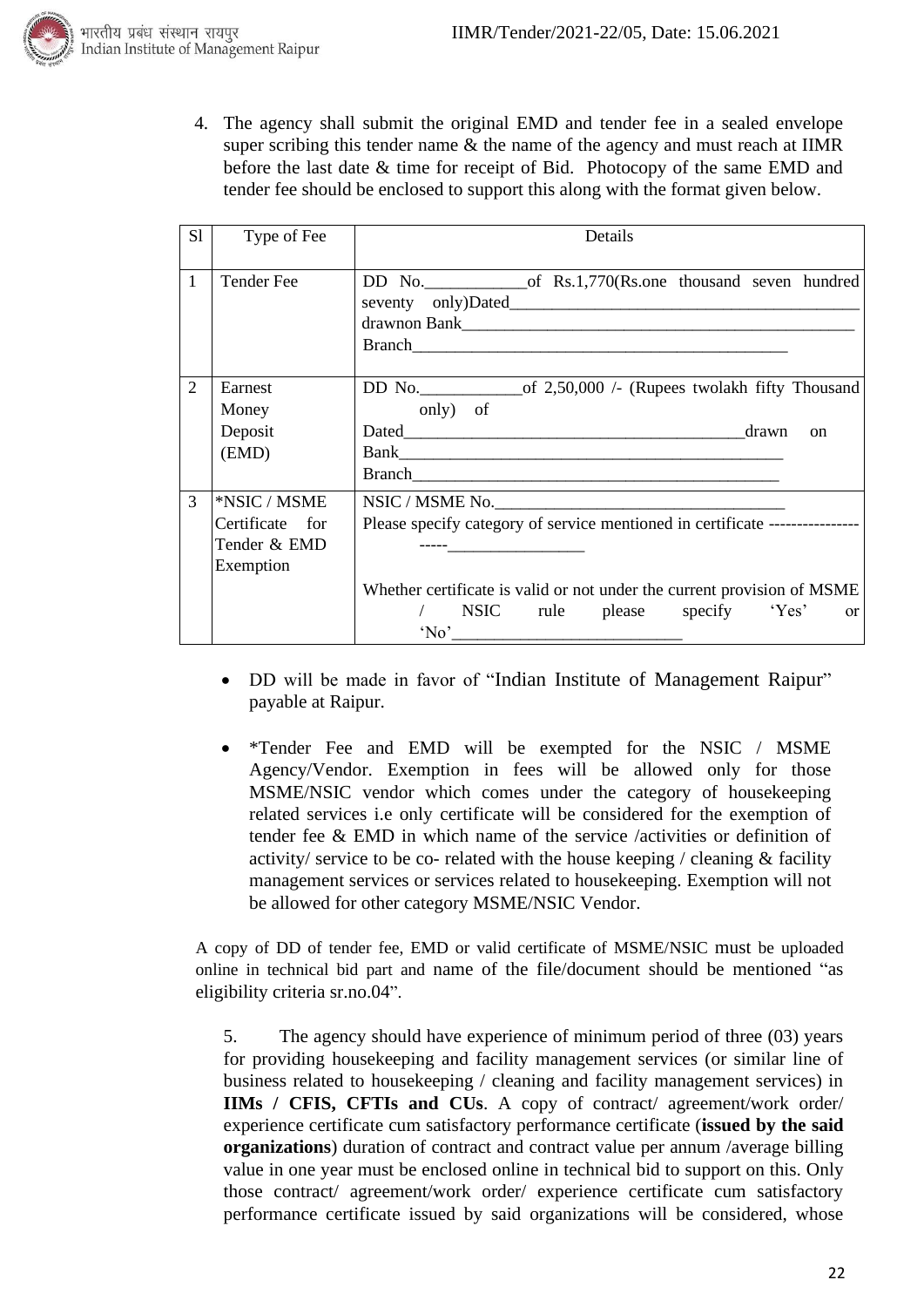

contract / work validity period has/ ending after 01.01.2016 and average billing value /contract value of any one contract will be more than one crore per year or average billing value /contract value of at least two contracts will be more than fifty lakhs each. Submission of performance certificate will be the essential part of this criteria against satisfy the work order value of 01 crore or 50 lakhs.

| Sr.No                           | Name<br>of<br>the<br>organization/Institute | Duration of                         | Total<br>years of | Avg. billing<br>value per | Performance<br>Remark | Certificate attached |           |
|---------------------------------|---------------------------------------------|-------------------------------------|-------------------|---------------------------|-----------------------|----------------------|-----------|
|                                 | where services were                         | contract                            | experience        | year                      | (Poor/Satisfactory    |                      |           |
|                                 | provided                                    | To<br>From                          |                   |                           | /Good/Very Good       | Copy of              | Reference |
|                                 |                                             | (DD/MM/<br>(DD/M)<br>M/YYY<br>YYYY) |                   |                           | /Excellent/           | Certificate          | Page<br>e |
|                                 |                                             | Y)                                  |                   |                           | Not satisfactory)     | (Yes/No)             | Number    |
| 1.                              |                                             |                                     |                   |                           |                       |                      |           |
|                                 |                                             |                                     |                   |                           |                       |                      |           |
|                                 |                                             |                                     |                   |                           |                       |                      |           |
| 2.                              |                                             |                                     |                   |                           |                       |                      |           |
| 3.                              |                                             |                                     |                   |                           |                       |                      |           |
| $\overline{4}$ .                |                                             |                                     |                   |                           |                       |                      |           |
| 5.                              |                                             |                                     |                   |                           |                       |                      |           |
| <b>Total year of experience</b> |                                             |                                     |                   |                           |                       |                      |           |

Abbreviation: IIMs -Indian Institute of Management, CFIs/CFTIs-Central Funded Institutes/Central Funded Technical Institutes, CUs-Central Universities

A copy of experience cum satisfactory performance certificate must be uploaded online in technical bid part and name of the file/document should be mentioned "as eligibility criteria sr.no.05".

6. The agency must have a minimum average annual turnover of four crore of the last three financial years (ending as on March'2020 / March'2021). The agency must submit duly signed certificate with membership number of Chartered Accountant (CA) clearly showing financial year-wise turnover.

| <b>Financial Year</b> | <b>Total Turnover</b> | CA certificate enclosed |                  |  |
|-----------------------|-----------------------|-------------------------|------------------|--|
|                       | In INR                |                         |                  |  |
|                       |                       | (Yes/No)                | Ref. Page Number |  |
| 2017-18 or            |                       |                         |                  |  |
| 2018-19               |                       |                         |                  |  |
| 2018-19 or            |                       |                         |                  |  |
| 2019-20               |                       |                         |                  |  |
| 2019-20 or            |                       |                         |                  |  |
| 2020-21               |                       |                         |                  |  |

A copy of CA certificate must be uploaded online in technical bid part and name of the file/document should be mentioned "as eligibility criteria sr.no.06".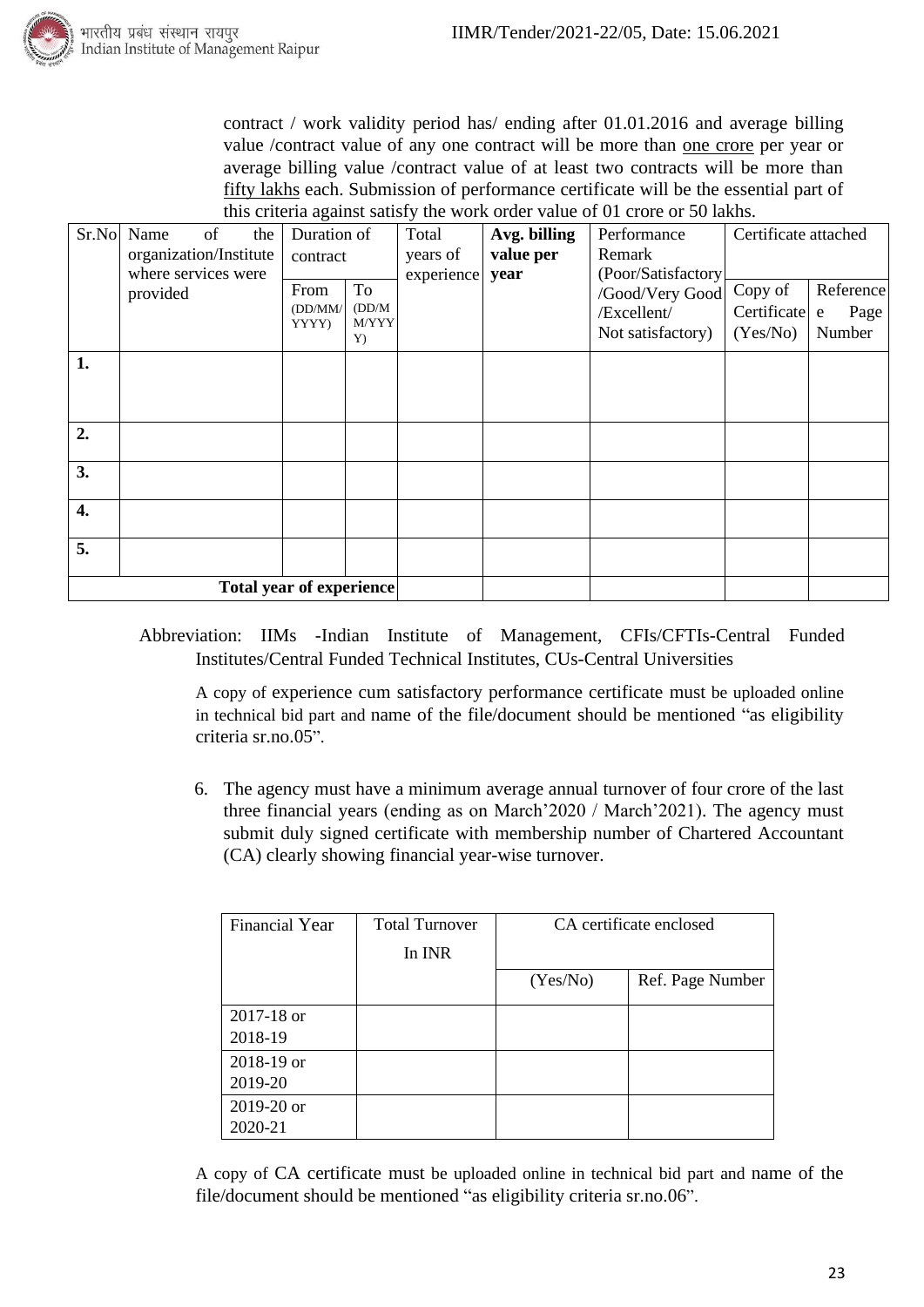



| <b>ISO</b> | Validity      |                    |  |  |
|------------|---------------|--------------------|--|--|
|            | Validity till | Reference Page No. |  |  |
|            |               |                    |  |  |
|            |               |                    |  |  |

A copy of valid ISO certificate must be uploaded online in technical bid part and name of the file/document should be mentioned "as eligibility criteria sr.no.07".

8. The agency should attach copy of profit loss statement of last three financial years ended on 31 March 2020 or 31 March 2021.

| Financial Year     | Audited Profit Loss financial statement<br>attached |  |  |
|--------------------|-----------------------------------------------------|--|--|
|                    | Reference Page No.<br>(Yes / No)                    |  |  |
| 2017-18 or 2018-19 |                                                     |  |  |
| 2018-19 or 2019-20 |                                                     |  |  |
| 2019-20 or 2020-21 |                                                     |  |  |

A copy of profit loss statement must be uploaded online in technical bid part and name of the file/document should be mentioned "as eligibility criteria sr.no.08".

Certified that all above information's are correct to the best of my/our information, knowledge and belief. All the attached relevant documents are duly signed, sealed and serially numbered.

Place :

Date:

**(Signature of the bidder with seal**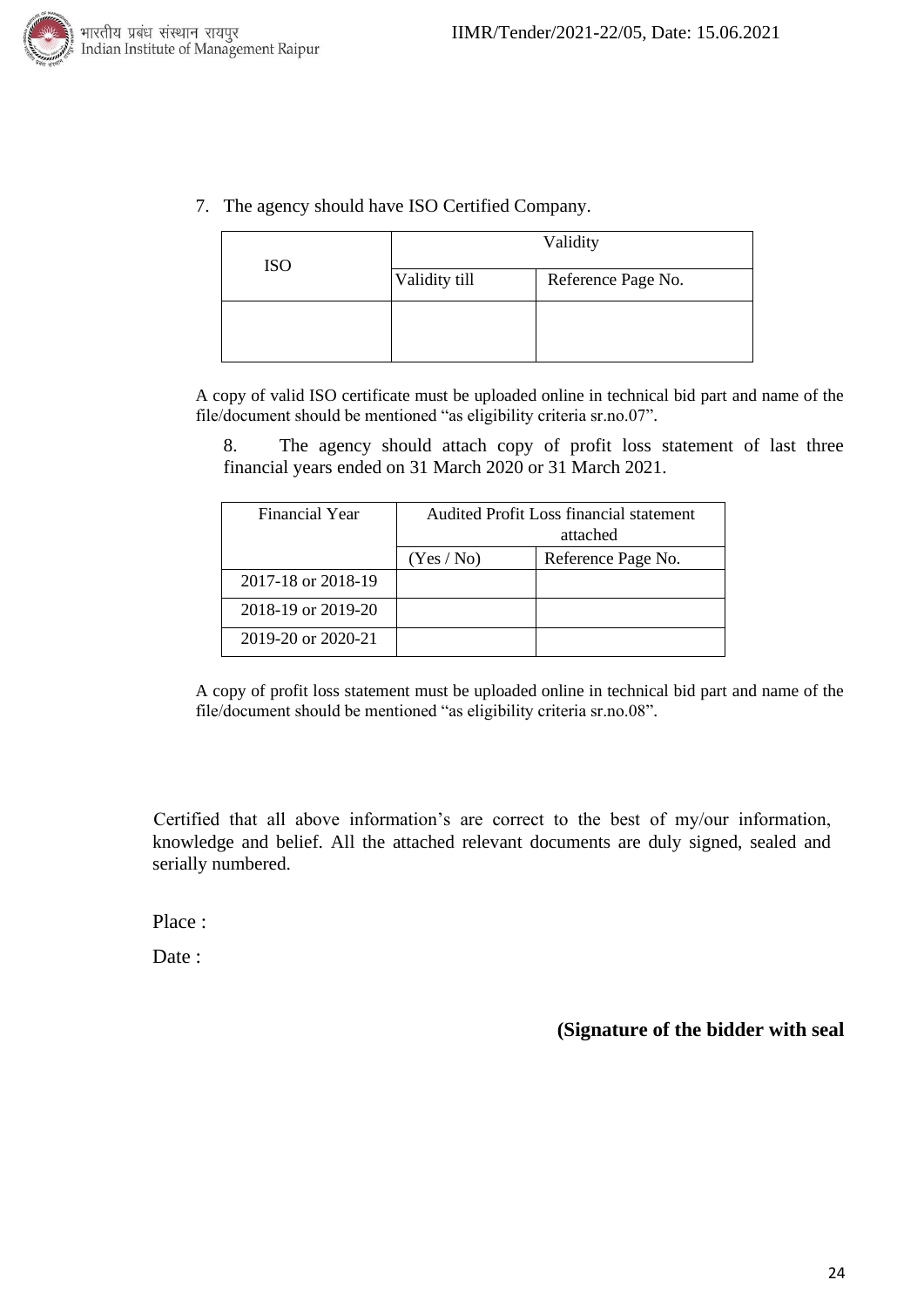



# **Undertaking (On company letter head)**

We declare that we are not a defaulter to any Govt. organization/ PSU since last 5 years from the date of issue of this tender no.\_\_\_\_due to non-supply of material/service/work for any reason as agreed to supply/service in stipulated time. No court case filed against us/me (proprietor /firm / partner or the company) since last 5 years in the court; also there is no case pending with the police/ court against the proprietor/ firm/ partner or the company (agency)

> Sign with date and Seal (Authorized Signatory)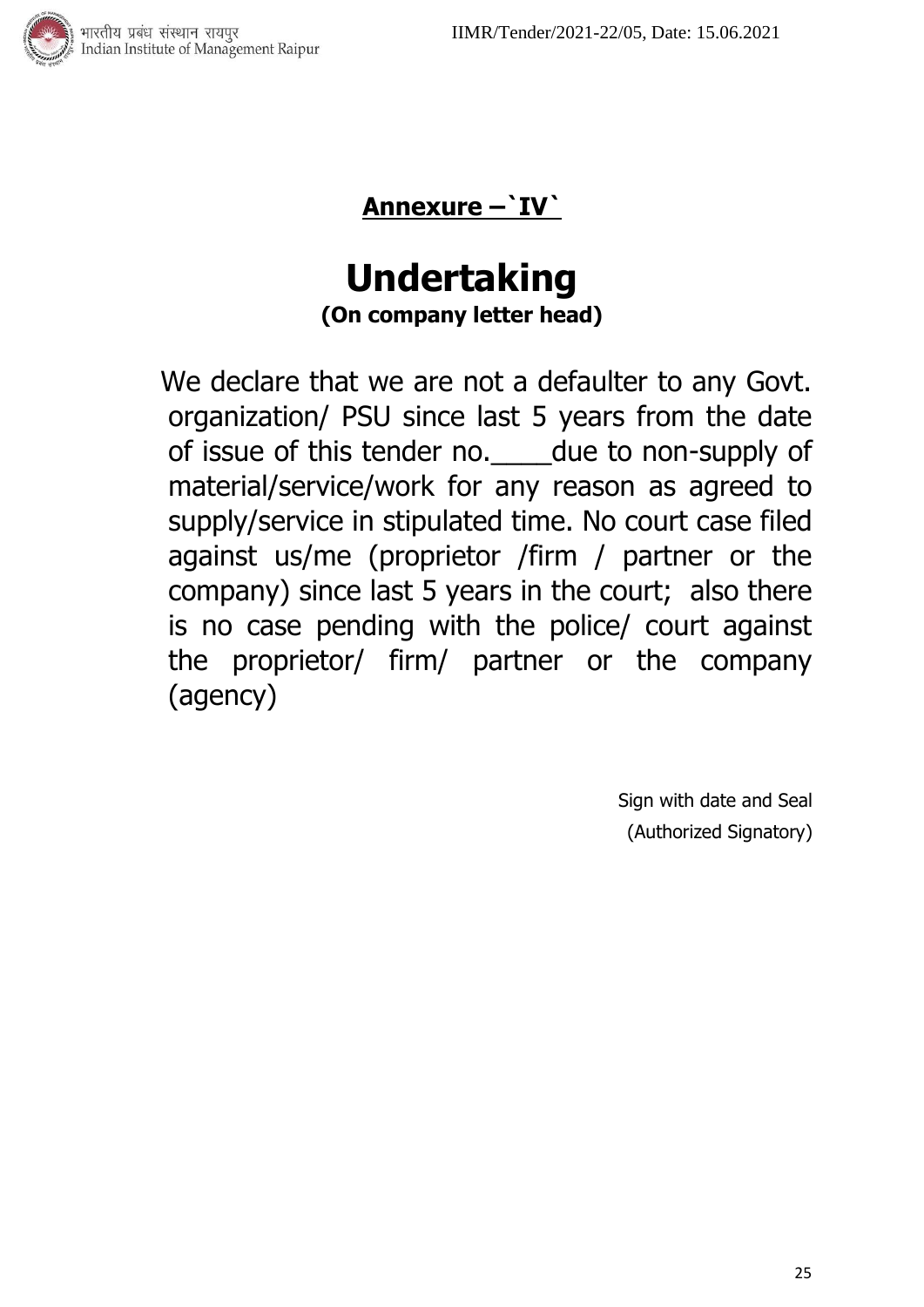

# **Annexure – V**

# **Agency Details**

|                                  | <b>I. Details of Tenderer</b>                                |                                                                                                       |
|----------------------------------|--------------------------------------------------------------|-------------------------------------------------------------------------------------------------------|
| <u>Sr.</u>                       | Particulars                                                  | Details                                                                                               |
|                                  |                                                              |                                                                                                       |
| $\mathbf{1}$                     | Name of Tendering Agency                                     |                                                                                                       |
| $\overline{2}$                   | Name of the Proprietor/                                      |                                                                                                       |
|                                  | Director/Partner                                             |                                                                                                       |
| 3                                | Full Address of registered                                   |                                                                                                       |
|                                  | office with pin code                                         |                                                                                                       |
|                                  |                                                              |                                                                                                       |
|                                  |                                                              |                                                                                                       |
|                                  |                                                              |                                                                                                       |
|                                  |                                                              |                                                                                                       |
| $\overline{4}$                   | Mobile number of five top                                    |                                                                                                       |
|                                  | officials with name and                                      |                                                                                                       |
|                                  | designation                                                  |                                                                                                       |
|                                  |                                                              |                                                                                                       |
|                                  |                                                              |                                                                                                       |
|                                  |                                                              |                                                                                                       |
|                                  |                                                              |                                                                                                       |
| 5                                | E-mail ID of the five top                                    |                                                                                                       |
|                                  | officials with name                                          |                                                                                                       |
|                                  |                                                              |                                                                                                       |
|                                  |                                                              |                                                                                                       |
| $6\,$                            | Website of the agency, if any                                |                                                                                                       |
| $\overline{7}$                   | Name and designation of                                      |                                                                                                       |
|                                  | authorized person with mobile                                |                                                                                                       |
|                                  | number (authorization letter to                              |                                                                                                       |
|                                  | be enclosed)                                                 |                                                                                                       |
|                                  | <b>II.Registration and Other Statutory document details:</b> |                                                                                                       |
|                                  |                                                              | The agency should possess all statutory requirement including labour License, PF, ESIC, GST, PAN etc. |
| $\mathbf{1}$                     | Name of the agency                                           |                                                                                                       |
|                                  | (Individual/Pvt. Ltd./Ltd                                    |                                                                                                       |
|                                  | Company etc.) and Month &                                    |                                                                                                       |
|                                  | Year of the Establishment                                    |                                                                                                       |
|                                  | (attach self-attested copy)                                  |                                                                                                       |
| $\overline{2}$<br>$\mathfrak{Z}$ | <b>Permanent Account Number</b>                              |                                                                                                       |
| $\overline{4}$                   | <b>GST Registration Number</b><br>PF Registration No.        |                                                                                                       |
| 5                                | ESI Registration No.                                         |                                                                                                       |
| 6                                | Labour Licence No. of existing                               | Labour Licence No-                                                                                    |
|                                  | business                                                     |                                                                                                       |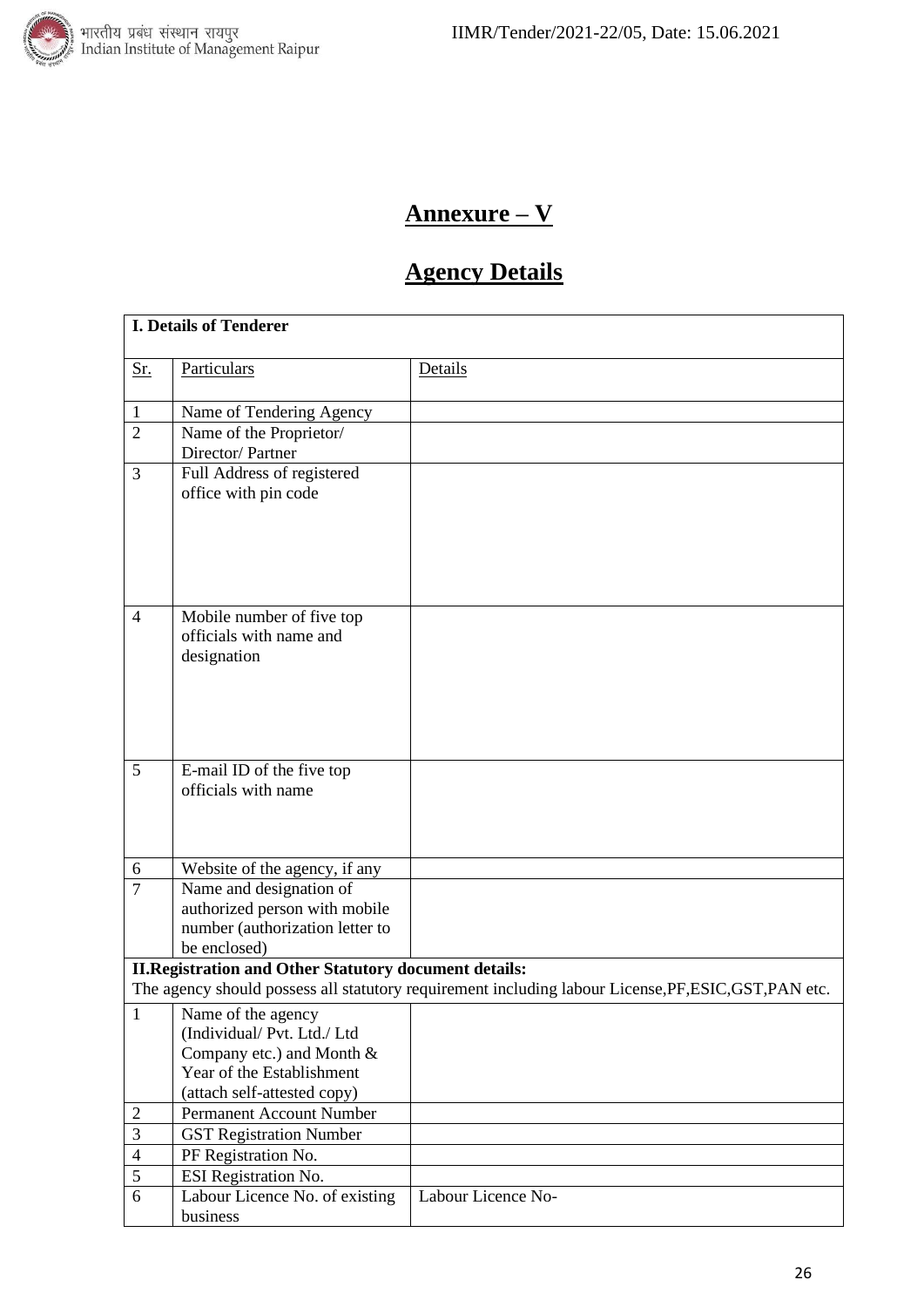

Certified that all above information's are correct to the best of my/our information, knowledge and belief. All the attached relevant documents are duly signed, sealed and serially numbered.

Place :

Date:

#### **(Signature of the bidder with seal**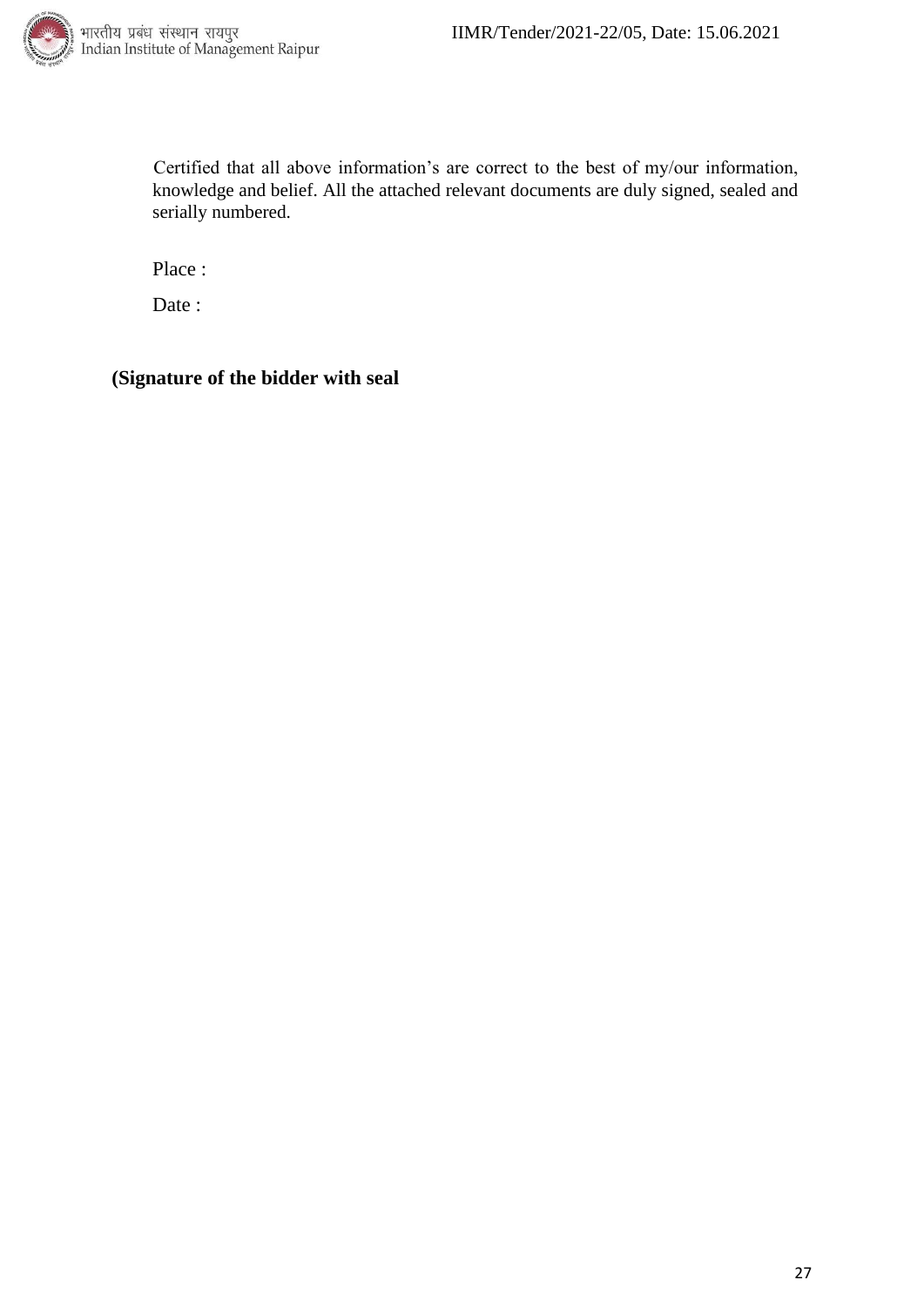

#### *Annexure – VI*

#### **INSTRUCTIONS OF ONLINE BID SUBMISSION**

1. Tender will be submitted through online mode under the e-procurement system. The bidders must apply online through the portal [https://mhrd.euniwizarde.com](https://mhrd.euniwizarde.com/) only. The original Demand Draft towards processing charge (non-refundable) and EMD are to be submitted by only Speed Post in a sealed envelope to be super scribed this tender name, the name of your firm& GST Registration number of the firm and must reach at the below address before the last date & time for the submission of Bid document.

The CAO - Indian Institute of Management Raipur IIM Raipur Campus Atal Nagar, PO Kurru (Abhanpur) Pin code – 493661

2. Any queries relating to the process of online bid submission or queries relating to e-tender Portal in general may be directed to the Helpdesk Support. Details of help desk number is given below:-

Phone No. 011-49606060/9355030620/8448288985/8448288981

Mail Id: helpdeskeuniwizarde@gmail.com / ewizardsaikat.pal@gmail.com / ewizardkumar@gmail.com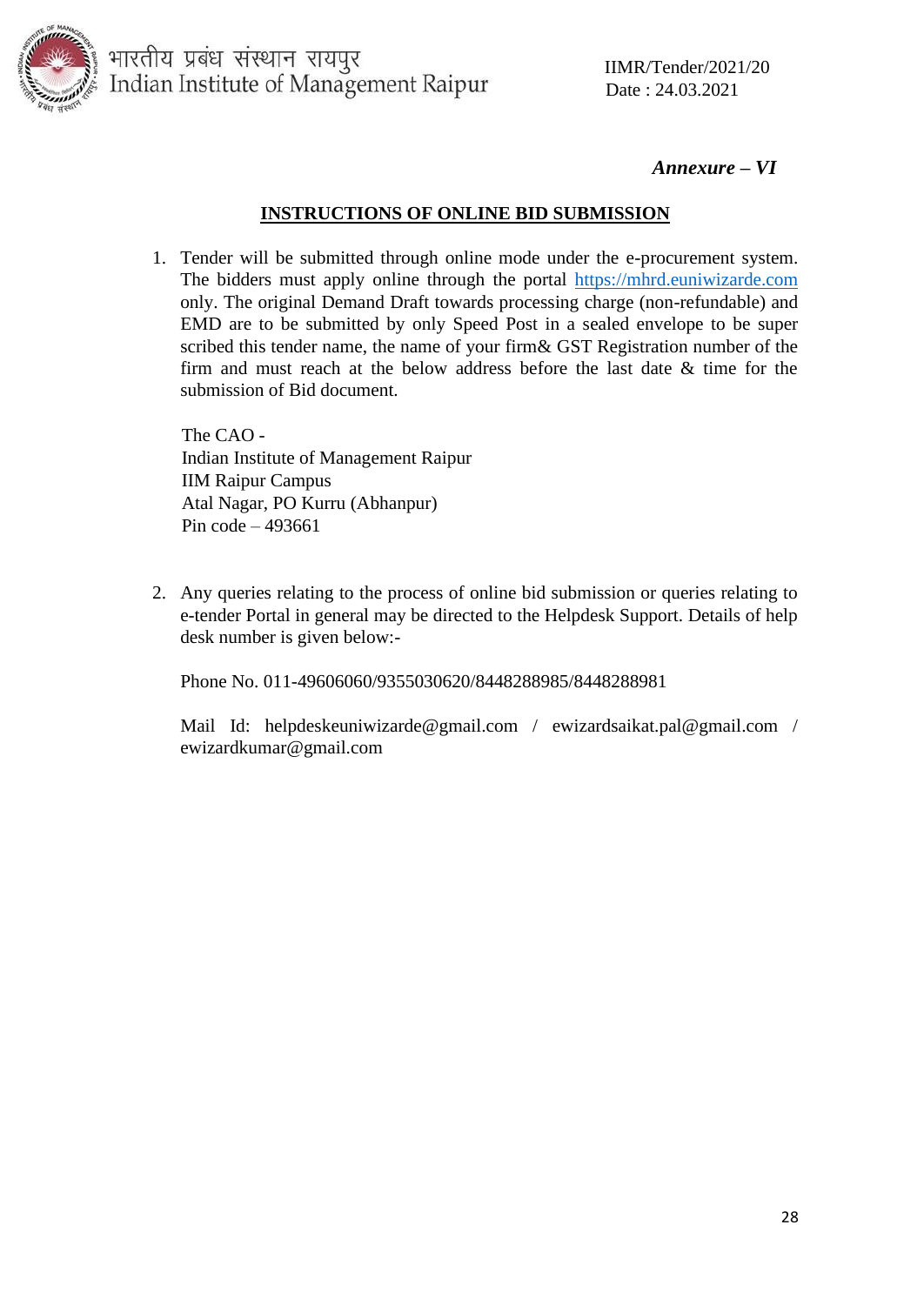

भारतीय प्रबंध संस्थान रायपुर Indian Institute of Management Raipur Date: 24.03.2021

IIMR/Tender/2021/20

### **Annexure – VII**

#### **TENDER ACCEPTANCE LETTER**

#### **(To be given on Company Letter Head**)

To, Date : Director IIM Raipur

.

#### **Sub.: Acceptance of Terms & Conditions of Tender.**

Tender Reference No.: IIMR/Tender/\_\_\_\_\_\_ dated \_\_\_\_\_\_

Name of Tender / Work: \_\_\_\_\_\_\_\_\_\_\_\_\_\_\_\_\_\_\_\_\_\_.

Dear Sir,

- 1. I/We have downloaded I obtained the tender document (s) for the above mentioned 'Tender/Work' for the web site(s) namely: \_\_\_\_\_\_\_\_\_\_\_\_\_\_\_\_\_\_\_\_\_\_\_\_ as per your advertisement, given in the above mentioned website(s).
	- 2. I/We hereby certify that I/We have read the entire terms and conditions of the tender documents from Page No.\_\_\_\_to\_\_\_\_\_ (including all documents like  $annexure(s)$ ,  $schedule(s)$ ,  $etc.,$ ) which form part of the contract agreement and I/we shall abide hereby by the terms / conditions /clauses contained therein.
	- 3. The corrigendum(s) issued from time to time by your department / organization too have all been taken into consideration, while submitting this acceptance letter.
	- 4. I/We hereby unconditionally accept the tender conditions of above-mentioned tender document(s) / corrigendum(s) in its totally / entirely.
	- 5. In case any provisions of this tender are found violated, then your department/organization shall without prejudice to any other right or remedy be at liberty to reject this tender/bid including the forfeiture of the full said earnest money deposit absolutely.

Yours faithfully,

 (Signature of the Bidder, with Official Seal)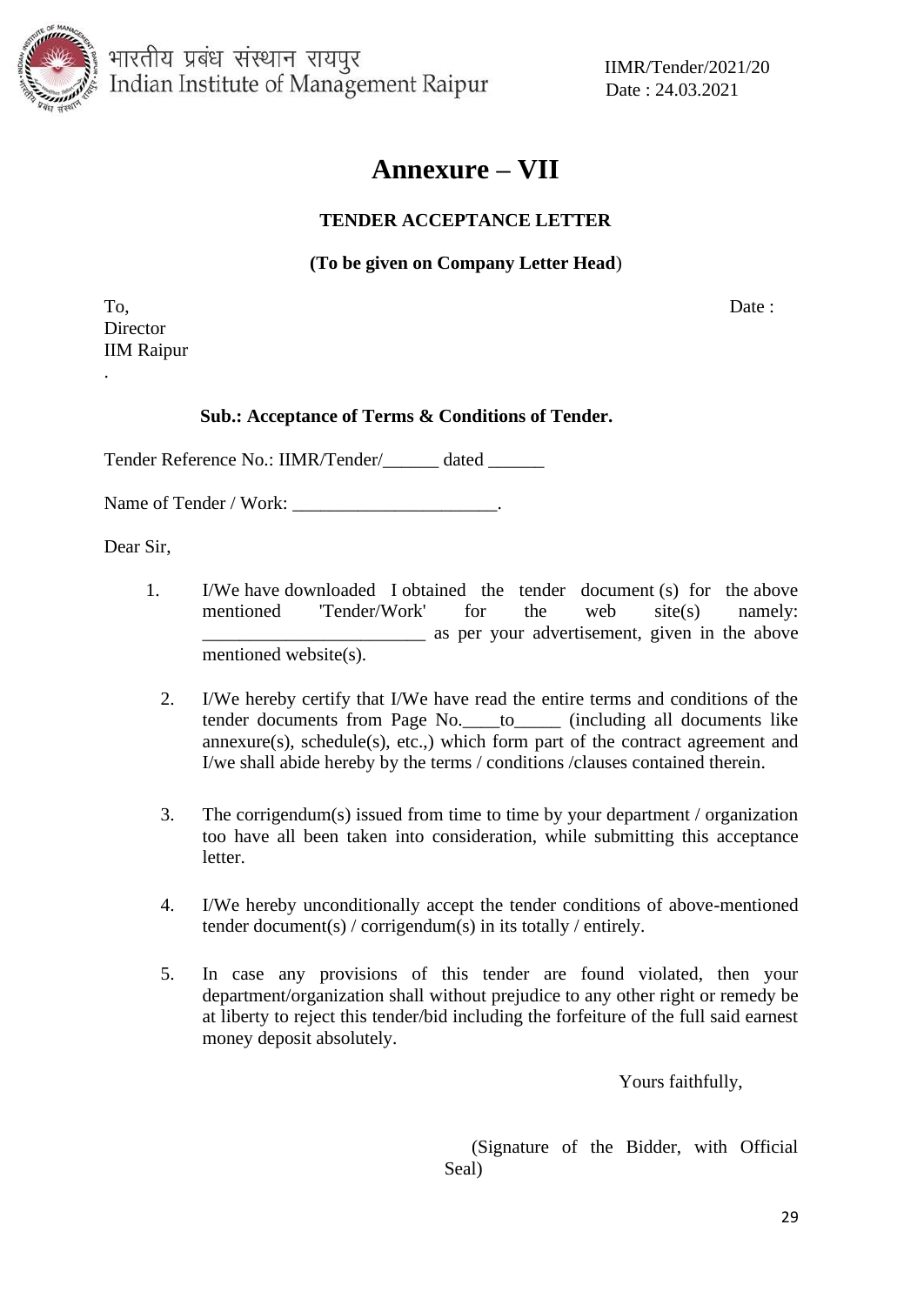

भारतीय प्रबंध संस्थान रायपुर<br>Indian Institute of Management Raipur Date : 24.03.2021

### *PART-II: FINANCIAL BID* **/**भाग-**II**: पित्तीय बोिी

### **(To be filled online on** [https://mhrd.euniwizarde.com](https://mhrd.euniwizarde.com/)**)**

|              | I. MANPOWER CHARGESINCLUDING PF, ESI AND PAID WEEKLY OFF<br>(Reference to be taken as per GOI, Ministry of Labor & Employment, office of Chief Labor                                                                                                                                                                                            |                            |                    |                           |  |
|--------------|-------------------------------------------------------------------------------------------------------------------------------------------------------------------------------------------------------------------------------------------------------------------------------------------------------------------------------------------------|----------------------------|--------------------|---------------------------|--|
|              | Commissioner, New Delhi vide Notification number F.No./I/20(3)/2021-LS-II w.e.f.                                                                                                                                                                                                                                                                |                            |                    |                           |  |
| 01.04.2021)  |                                                                                                                                                                                                                                                                                                                                                 |                            |                    |                           |  |
|              | Type of man power                                                                                                                                                                                                                                                                                                                               | Rate<br>per<br>Month (Rs.) | Total Nos.         | Amount per<br>Month (Rs.) |  |
| A            | <b>Facility Manager</b><br>(Highly skilled)                                                                                                                                                                                                                                                                                                     |                            | 01                 |                           |  |
| B            | Trained House<br>Keeping<br>Supervisor (Semiskilled)                                                                                                                                                                                                                                                                                            |                            | 02                 |                           |  |
| $\mathsf{C}$ | Trained House Keeping<br>Worker (Unskilled)                                                                                                                                                                                                                                                                                                     |                            | 36                 |                           |  |
| II.          | MACHINES, TOOLS, EQUIPMENT                                                                                                                                                                                                                                                                                                                      | $\boldsymbol{\&}$          | <b>CONSUMABLES</b> | <b>CHARGES</b>            |  |
|              | (Amount per month)                                                                                                                                                                                                                                                                                                                              |                            |                    |                           |  |
| E            | Charges for providing and maintaining machines, equipment,<br>tools and tackles, small or big etc. as per scope of work and<br>terms & conditions of the tender document                                                                                                                                                                        |                            |                    |                           |  |
| $\mathbf{F}$ | Charges for consumables / material as per scope of work and<br>terms & conditions of the tender document.                                                                                                                                                                                                                                       |                            |                    |                           |  |
|              | III. PEST AND RODENT CONTROL SERVICES (Amount per Month)                                                                                                                                                                                                                                                                                        |                            |                    |                           |  |
| G            | Charges for providing the services for Pest and Rodent control<br>including manpower, equipment and consumable chemicals as<br>per the scope of work and terms & conditions of the tender<br>document                                                                                                                                           |                            |                    |                           |  |
|              | IV. MANAGEMENT/ SERVICE CHARGESON MANPOWER WITH COST OF                                                                                                                                                                                                                                                                                         |                            |                    |                           |  |
|              | UNIFORM, IDs & OTHER CHARGES (IF NOT MENTIONED)<br>(Amountper Month)                                                                                                                                                                                                                                                                            |                            |                    |                           |  |
| H            | Service charges/ Management fee which should include: All<br>providing<br>expenditure<br>on<br>administrative services by all means to get the work through<br>deployed housekeeping staff. The service charge also includes<br>the cost for providing uniform and ids to each worker. Other<br>charges will also be included if not mentioned. | managerial                 | /supervisory/      |                           |  |
|              | V. Misc. Charges for MDP/Guest Room (Optional Category/Purchase if required)                                                                                                                                                                                                                                                                    |                            |                    |                           |  |
| $\mathbf I$  | Charges for the supply of welcome kit set consisting of Tooth<br>brush, Small Tooth Paste, Disposal Razor, Shaving Foam Small<br>(Quotes for reputed brands only)<br>(Quotes for Rs ______ Per set consisting of Tooth brush, Small<br>Tooth Paste, Disposal Razor, Shaving Foam Small)                                                         |                            |                    |                           |  |
| J            | Charges for the supply of single bed sheet, single bed cover,<br>duvet/comforter, bath towel, hand towel (Quotes for reputed<br>brands only) (Quotes for Rs________ Per set consisting single<br>bed sheets, bed covers, duvet/comforters, bath towels, hand<br>towels)                                                                         |                            |                    |                           |  |
|              | Total of I+II+III+IV (Rs. / Month).                                                                                                                                                                                                                                                                                                             |                            |                    |                           |  |